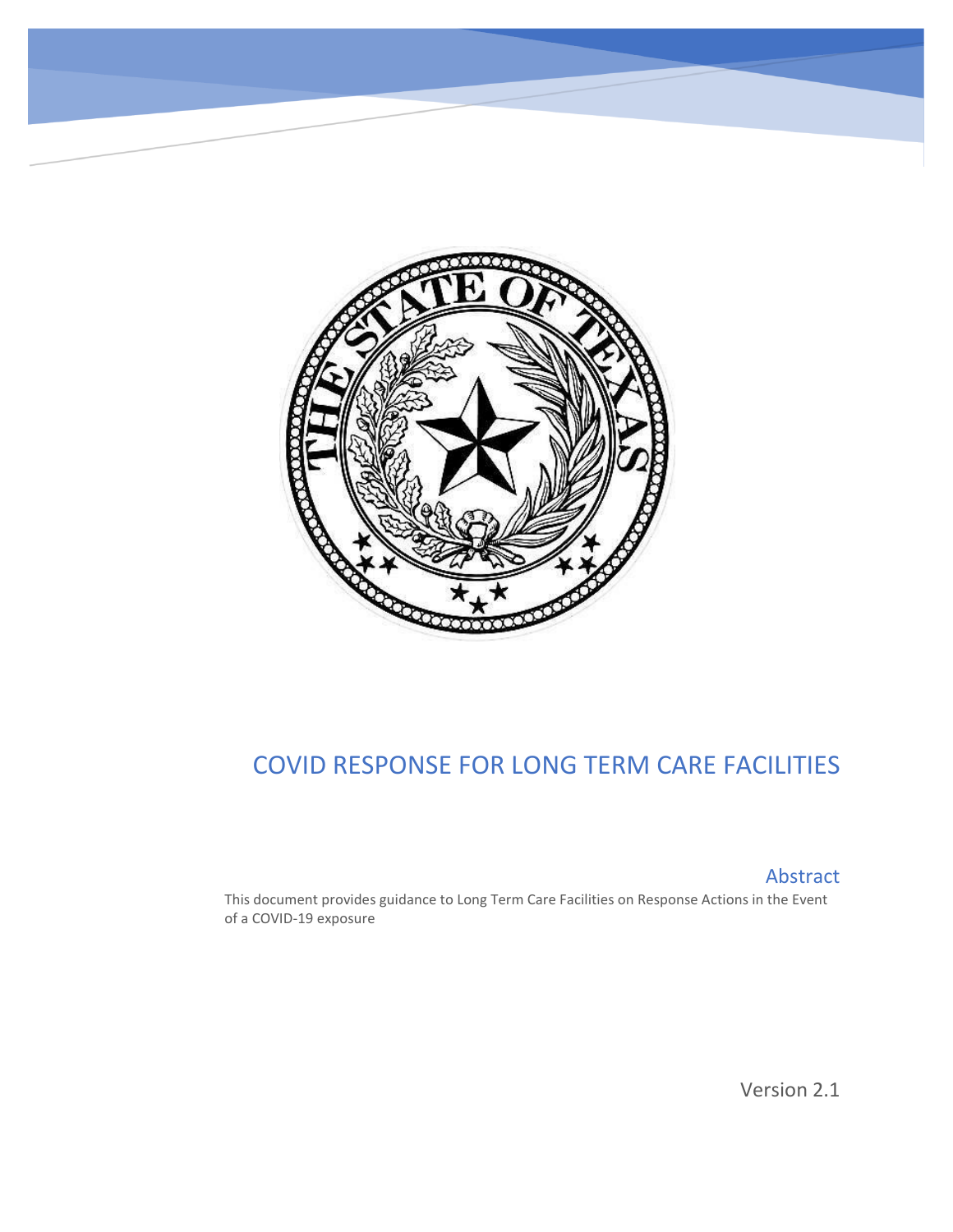# Contents

| I.                                                                                              |                                                                                               |  |  |  |  |
|-------------------------------------------------------------------------------------------------|-----------------------------------------------------------------------------------------------|--|--|--|--|
| Н.                                                                                              |                                                                                               |  |  |  |  |
| III.                                                                                            |                                                                                               |  |  |  |  |
| IV.                                                                                             |                                                                                               |  |  |  |  |
| V.                                                                                              |                                                                                               |  |  |  |  |
|                                                                                                 |                                                                                               |  |  |  |  |
|                                                                                                 |                                                                                               |  |  |  |  |
|                                                                                                 |                                                                                               |  |  |  |  |
|                                                                                                 |                                                                                               |  |  |  |  |
|                                                                                                 |                                                                                               |  |  |  |  |
|                                                                                                 |                                                                                               |  |  |  |  |
|                                                                                                 |                                                                                               |  |  |  |  |
|                                                                                                 |                                                                                               |  |  |  |  |
|                                                                                                 | VIII. HHSC Long-term Care Regulatory Activities with NFs that have Positive COVID-19 Cases  9 |  |  |  |  |
| IX.                                                                                             |                                                                                               |  |  |  |  |
| Х.                                                                                              |                                                                                               |  |  |  |  |
|                                                                                                 |                                                                                               |  |  |  |  |
|                                                                                                 |                                                                                               |  |  |  |  |
|                                                                                                 |                                                                                               |  |  |  |  |
| ATTACHMENT 3: Interim Guidance for Prevention, Management, and Reporting of Coronavirus Disease |                                                                                               |  |  |  |  |
|                                                                                                 |                                                                                               |  |  |  |  |
|                                                                                                 |                                                                                               |  |  |  |  |
|                                                                                                 |                                                                                               |  |  |  |  |
|                                                                                                 |                                                                                               |  |  |  |  |
|                                                                                                 |                                                                                               |  |  |  |  |
|                                                                                                 |                                                                                               |  |  |  |  |
|                                                                                                 |                                                                                               |  |  |  |  |
|                                                                                                 |                                                                                               |  |  |  |  |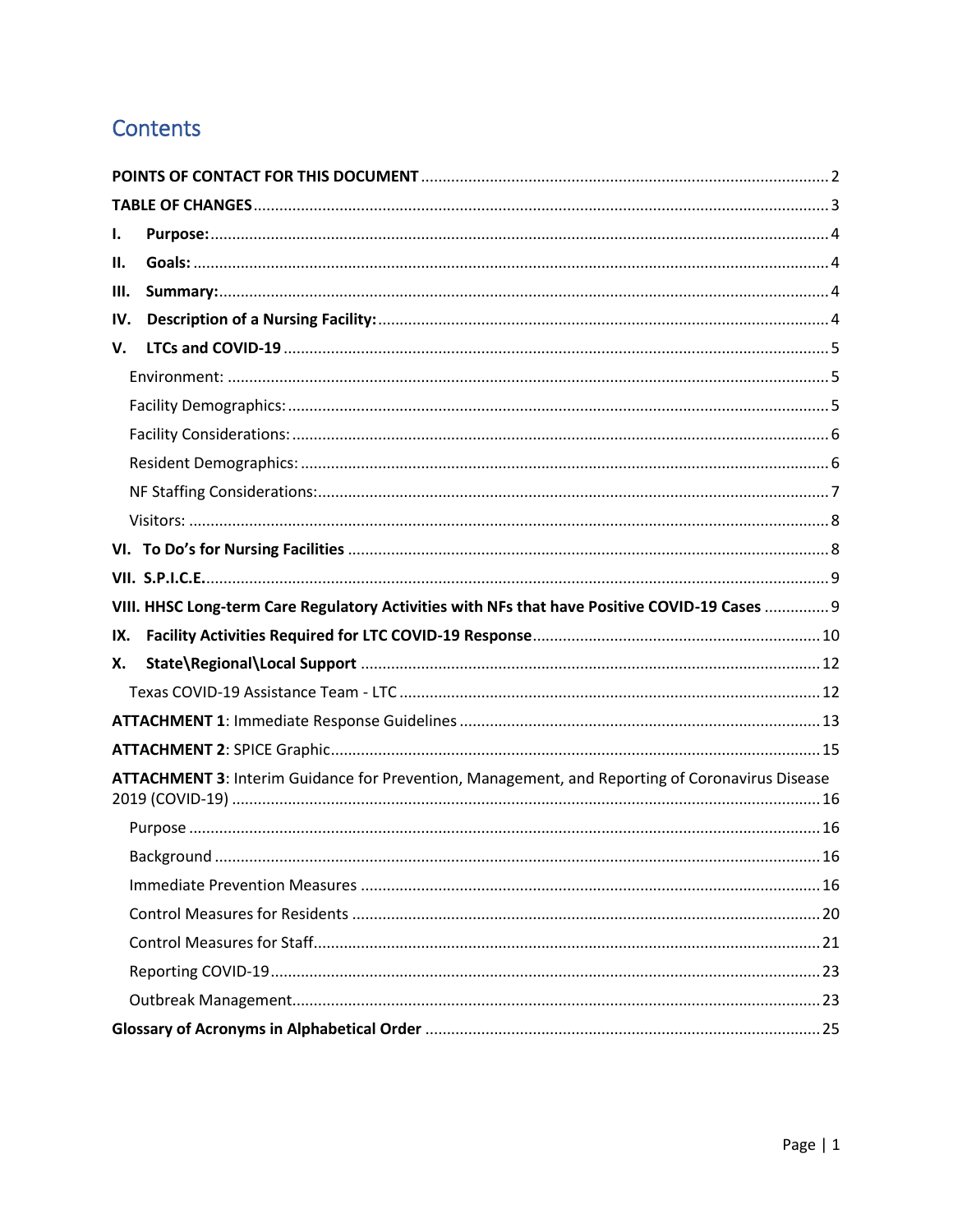# <span id="page-2-0"></span>POINTS OF CONTACT FOR THIS DOCUMENT

Texas Health and Human Services Commission Regulatory Services Division

Michelle Dionne-Vahalik, DNP, RN Associate Commissioner, LCTR To activate SWAT assistance [Michelle.dionne-vahalik@hhsc.state.tx.us](mailto:Michelle.dionne-vahalik@hhsc.state.tx.us) Phone – 512-962-3260

Renee Blanch-Haley, BSN, RN Director of Field Operations, LTCR Survey Operations [Renee.Blanch-Haley@hhsc.state.tx.us](mailto:Renee.Blanch-Haley@hhsc.state.tx.us) Phone – 512-571-2163

Cecilia Cavuto Nursing Facility, Policy Manager Contact for Policy and Rule [Cecilia.Cavuto@hhsc.state.tx.us](mailto:Cecilia.Cavuto@hhsc.state.tx.us) Phone – 512-650-6401

Michael Gayle, PT Director of the Quality Monitoring Program Nursing Facility Technical Assistance and Infection Control Best Practice [Michael.Gayle01@hhsc.state.tx.us](mailto:Michael.Gayle01@hhsc.state.tx.us) Phone - XXXXXXXXXX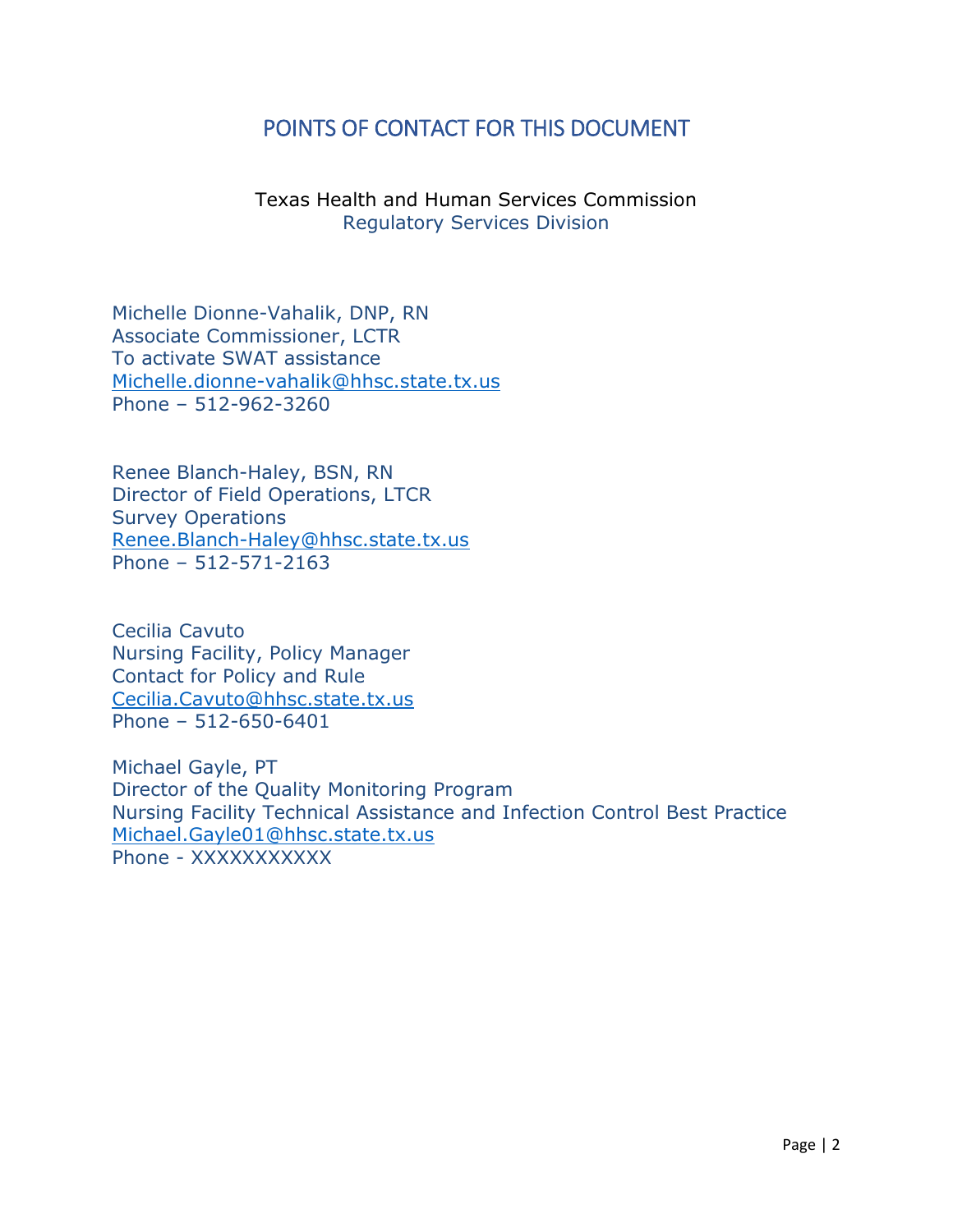# TABLE OF CHANGES

<span id="page-3-0"></span>

| <b>Document</b><br><b>Version</b> | <b>Date</b> | <b>Change</b> | <b>Comments</b> |
|-----------------------------------|-------------|---------------|-----------------|
|                                   |             |               |                 |
|                                   |             |               |                 |
|                                   |             |               |                 |
|                                   |             |               |                 |
|                                   |             |               |                 |
|                                   |             |               |                 |
|                                   |             |               |                 |
|                                   |             |               |                 |
|                                   |             |               |                 |
|                                   |             |               |                 |
|                                   |             |               |                 |
|                                   |             |               |                 |
|                                   |             |               |                 |
|                                   |             |               |                 |
|                                   |             |               |                 |
|                                   |             |               |                 |
|                                   |             |               |                 |
|                                   |             |               |                 |
|                                   |             |               |                 |
|                                   |             |               |                 |
|                                   |             |               |                 |
|                                   |             |               |                 |
|                                   |             |               |                 |
|                                   |             |               |                 |
|                                   |             |               |                 |
|                                   |             |               |                 |
|                                   |             |               |                 |
|                                   |             |               |                 |
|                                   |             |               |                 |
|                                   |             |               |                 |
|                                   |             |               |                 |
|                                   |             |               |                 |
|                                   |             |               |                 |
|                                   |             |               |                 |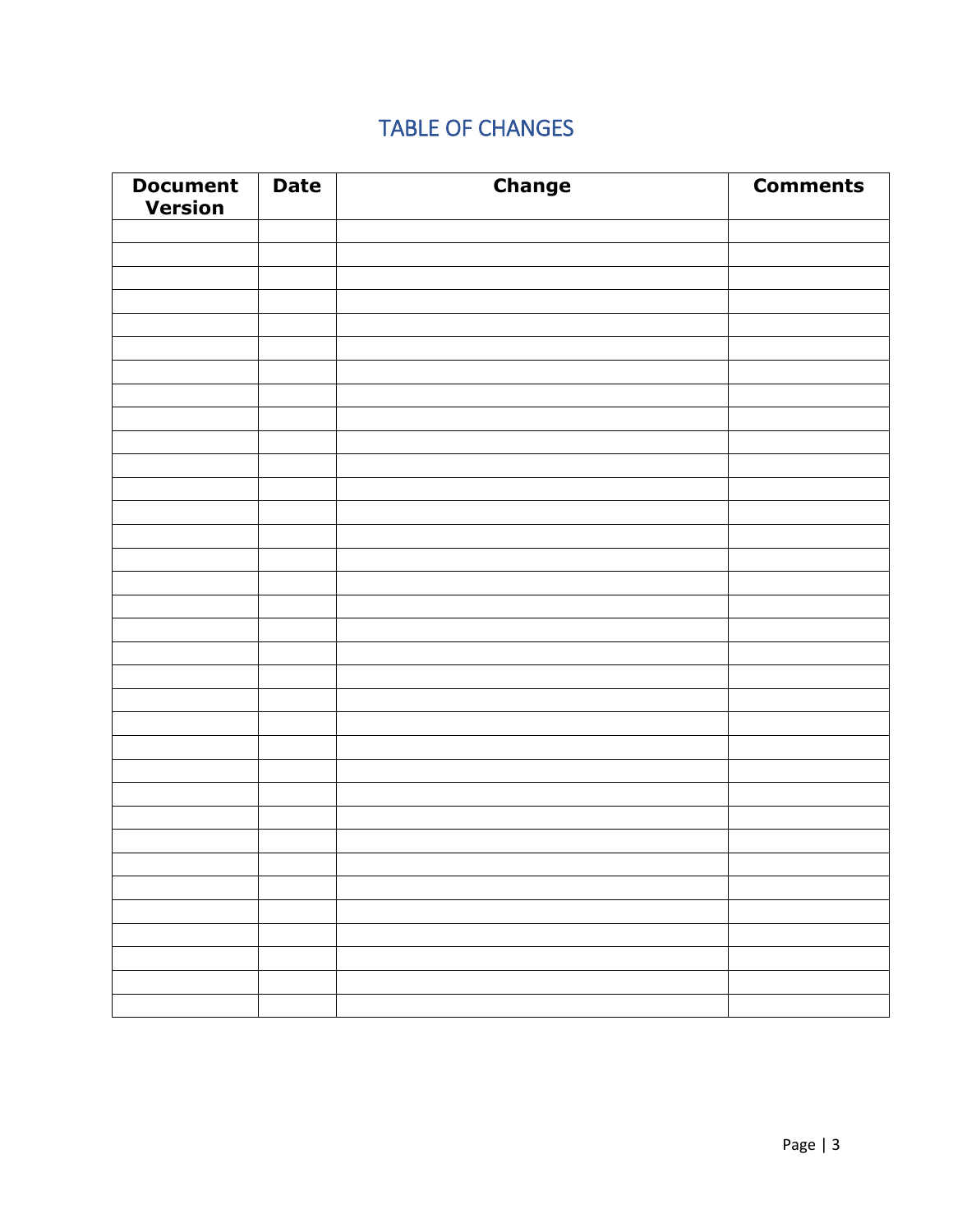# <span id="page-4-0"></span>I. Purpose:

The purpose of this document is to provide Long Term Care (LTC) facilities with response guidance in the event of a positive COVID-19 case associated with the facility.

## <span id="page-4-1"></span>II. Goals:

- Rapid identification of COVID-19 situation in an LTC
- Prevention of spread within the facility
- Protection of residents, staff and visitors
- Provision of care for an infected resident(s)
- Recovery from an in-house LTC COVID-19 event

### <span id="page-4-2"></span>III. Summary:

Residents of Long-Term Care (LTC) facilities are more susceptible to COVID-19 infection and the detrimental impact of the virus than the general population. In addition to the susceptibility of individuals, an LTC environment presents challenges to infection control and the ability to contain an outbreak with potentially rapid spread among a highly vulnerable population.

This document provides LTCs immediate actions to consider and actions for extended periods after a facility is made aware of potential infection of LTC resident, provider, or visitor.

# <span id="page-4-3"></span>IV. Description of a Nursing Facility:

A Nursing Facility (NF) provides institutional care to individuals whose medical condition regularly requires the skills of licensed nurses. Nursing facility services are available to individuals who are Medicaid recipients or who wish to private pay for their care. The nursing facility must provide for the needs of each client, including room and board, social services, over-the-counter medications, medical supplies and equipment, and personal needs items.

A skilled nursing facility (SNF) is a special facility or part of a hospital that provides medically necessary professional services from nurses, physical and occupational therapists, speech pathologists and audiologists. Skilled nursing facilities provide round-the-clock assistance with healthcare and activities of daily living. Skilled nursing facilities are used for short-term rehabilitative stays after an individual is released from a hospital.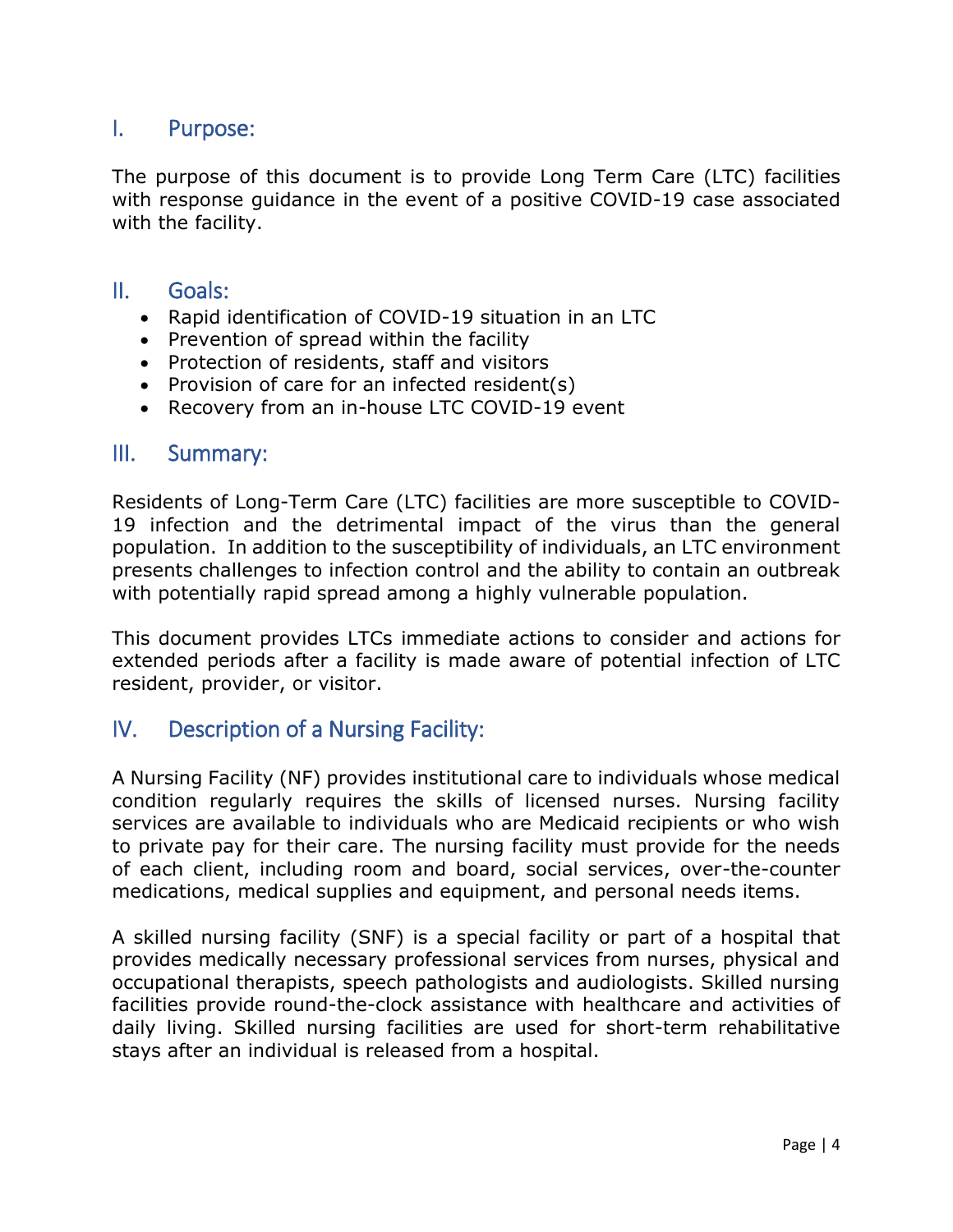A hospital-based SNF is located in a hospital and provides skilled nursing care and rehabilitation services for people who have been discharged from that hospital but who are unable to return home right away. They do not accept general admissions.

# <span id="page-5-0"></span>V. LTCs and COVID-19

#### <span id="page-5-1"></span>Environment:

A NF is typically a mix of semi-private and private resident bedrooms; the majority of the bedrooms are semi-private, housing two to four people. The bedrooms usually do not have physical barriers like walls or partitions separating the space allotted for each resident inside the room. Rules require a minimum of 100 square feet for a private (one person) bedroom, 80 square feet per person in multiple occupant rooms, and a minimum dimension of 10 feet. Many of the common areas in a NF are intended for use by groups of people. These areas include dining and living room spaces, activity and therapy areas, and common bathing units, which are provided at a ratio of one tub or shower for every 20 residents.

### *Impact of environment on COVID-19 response*:

A typical NF is not physically designed to effectively support social distancing measures, while at the same time housing numerous individuals that might require quarantine measures up to and including isolation. The limitations of the physical environment mean that many of the protective measures required to limit potential exposure and spread must be accomplished by staff who are already working under extreme conditions. NF rooms can, however, promote social distancing in a variety of ways. For example, dining and activities can take place is resident rooms and when able, residents can participate in medication passes while remaining in their doorways. Current Centers for Medicare and Medicaid Services (CMS) and state guidance for NFs state that communal activities, including dining, should be cancelled and that no more than 10 people, maintaining at least six feet of separation, be in a room at any time. Meals can be served in the dining room for residents who require assistance with feeding if social distancing is practiced.

### <span id="page-5-2"></span>Facility Demographics:

NFs are located in metropolitan, urban and rural locales. Each locale has specific characteristics that impact workforce availability, health care system support, and interactions with public health, emergency care, and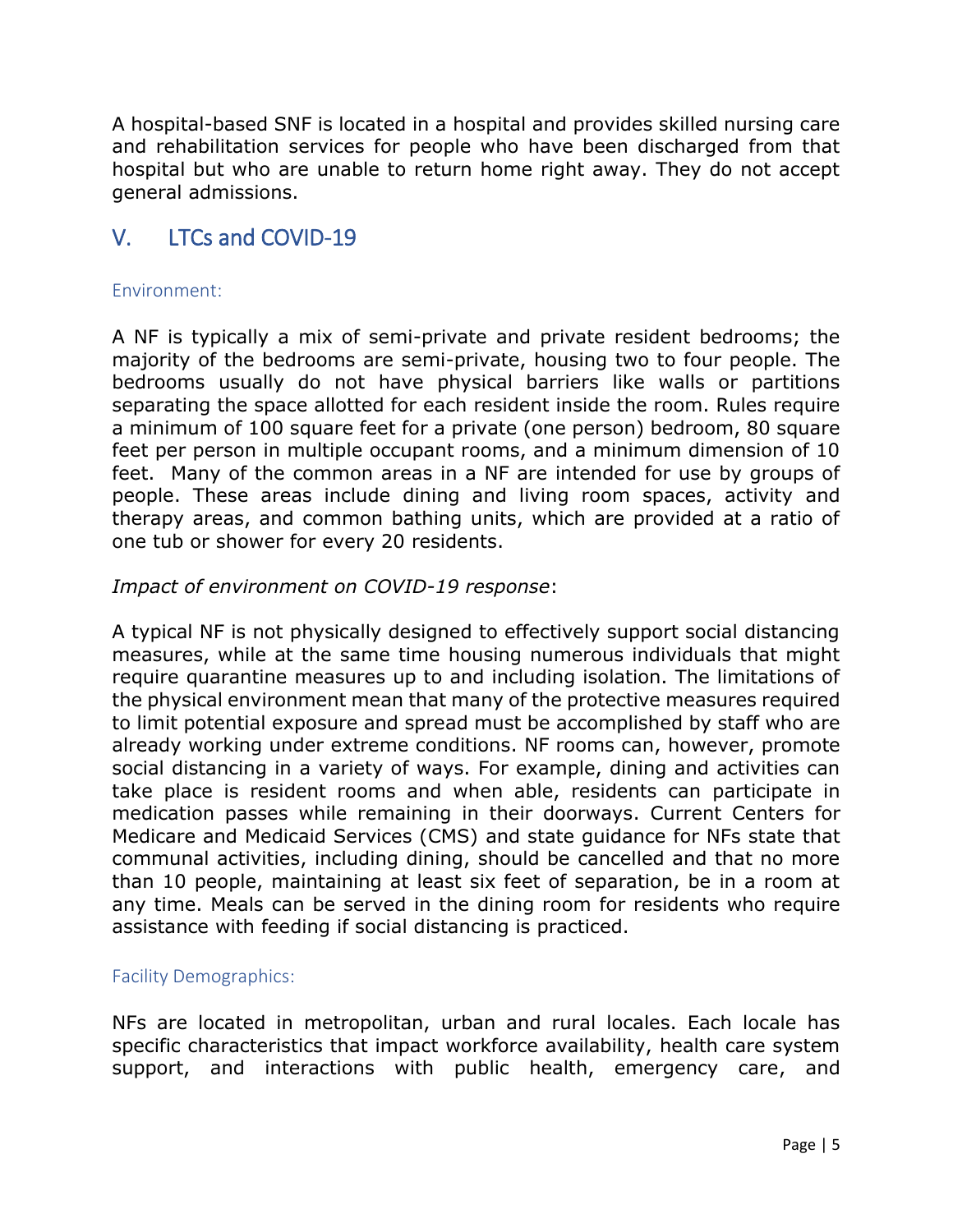jurisdictional administration. There are currently 1,211 free-standing NFs and nine (9) Maintain Patient Care hospital-based SNF units in Texas.

### *Impact of facility demographics on COVID-19 response*:

NFs in more densely populated locations are likely to experience higher risk for exposure among staff and visitors. As a result, facilities in metropolitan and urban areas have a higher risk of infection and face more challenges controlling spread when there is infection. They are also more likely to face staffing shortages due to competitive job markets. NFs in more rural locations have less health care system support, may not have local health authorities, and have smaller staffing pools making it harder to cover shortages that result from presumptive exposure. Facilities in rural areas may also be more challenged to find equipment, such as PPE and ventilators, necessary to care for COVID-19 positive residents.

#### <span id="page-6-0"></span>Facility Considerations:

Facilities may have small, medium or large bed capacity within buildings differing in age, size, available space and equipment. Available services also differ by facility, impacting the level of available care; ventilator support may or may not be present, and the types of health care providers on site will also vary.

### *Impact of facility considerations on COVID-19 response*:

There are NFs with limited, or no isolation rooms available. Additionally, statewide there are only approximately 30 NFs equipped to care for residents on ventilators. Bed capacity (along with staff and PPE availability) also impacts the number of residents for which each facility can care. COVID-19 positive residents will increase the staff and resources required to provide care further limiting the number of residents for which a facility can care.

#### <span id="page-6-1"></span>Resident Demographics:

All NF residents must meet medical necessity in order to reside in a NF. While all have medical needs, each resident is unique and may require rehabilitation services, minimal supportive care or significant medical care. Resident conditions will vary both physically and mentally impacting mobility and intellectual capacity.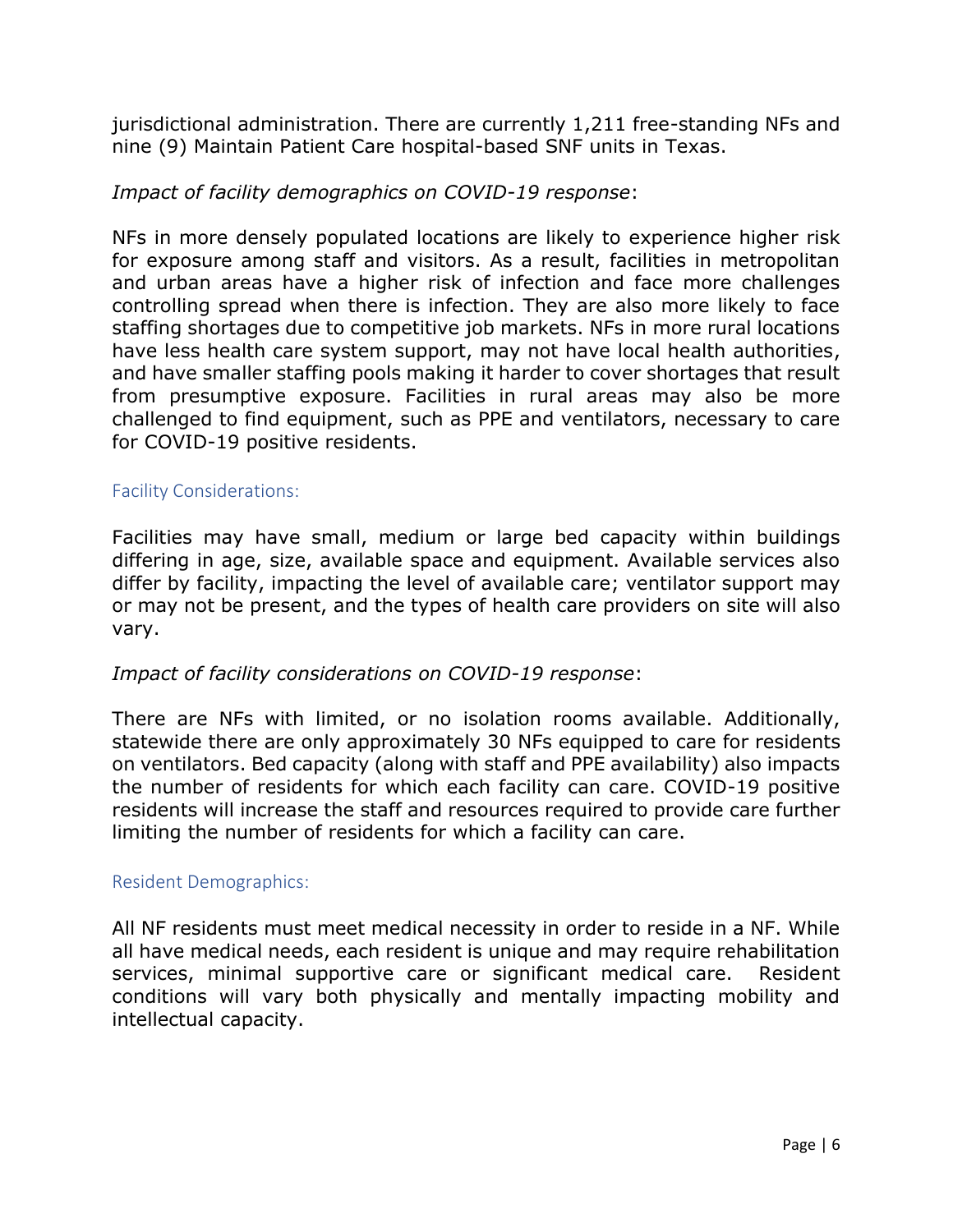## *Impact of resident demographics on COVID-19 response*:

All NF residents are in need of care from medical professionals who are in increasingly short supply as the pandemic continues. Also, the subpopulation of residents with dementia and Alzheimer's, are often unable to express when they experience symptoms and could unknowingly (and without staff knowing) spread the virus if infected. This population is also less likely to understand why social distancing and quarantine are necessary and may present challenging behaviors when staff attempt to enforce such restrictions. Other subpopulations require specialized medical care including, specialized diets, ventilator care, gastronomy (feeding) tubes, and wound care for pressure sores. These specialized needs require a combination of skilled and non-skilled care givers. Having COVID-19 infections in a facility will increase the demands on and for staff.

#### <span id="page-7-0"></span>NF Staffing Considerations:

The NF workforce includes medical professionals and direct care staff including: registered nurses (RNs), licensed vocational nurses (LVNs), certified nurse aides (CNAs), medication aides, respiratory therapists, facility support staff and other skilled and non-skilled workers. Rules require NFs to provide nursing services at a ratio of not less than one licensed nurse for every 20 residents, or a minimum of 0.4 licensed-care hours per resident per day. Rules related to CNA

### *Impact of NF staffing considerations on COVID-19 response*:

Many NF residents' daily activities such as dining, bathing, grooming and ambulating require partial or total assistance from facility staff. Caring for someone with COVID-19 requires additional time and resources, including PPE, that maintain infection control and protect other residents and staff. As staff are exposed, become symptomatic or test positive for COVID-19, the available workforce will decline making it even more challenging for NFs to provide care. Additionally, NFs don't normally have a physician on site. Typically, there is an RN and several LVNs and CNAs on staff. Staffing shortages resulting from possible exposure could lead to NFs refusing to admit residents because they won't have the ability to provide care. It is also common for NF staff to work in more than one NF, so if an employee is exposed, it is likely they will expose residents and staff in more than one NF making it difficult to contain spread.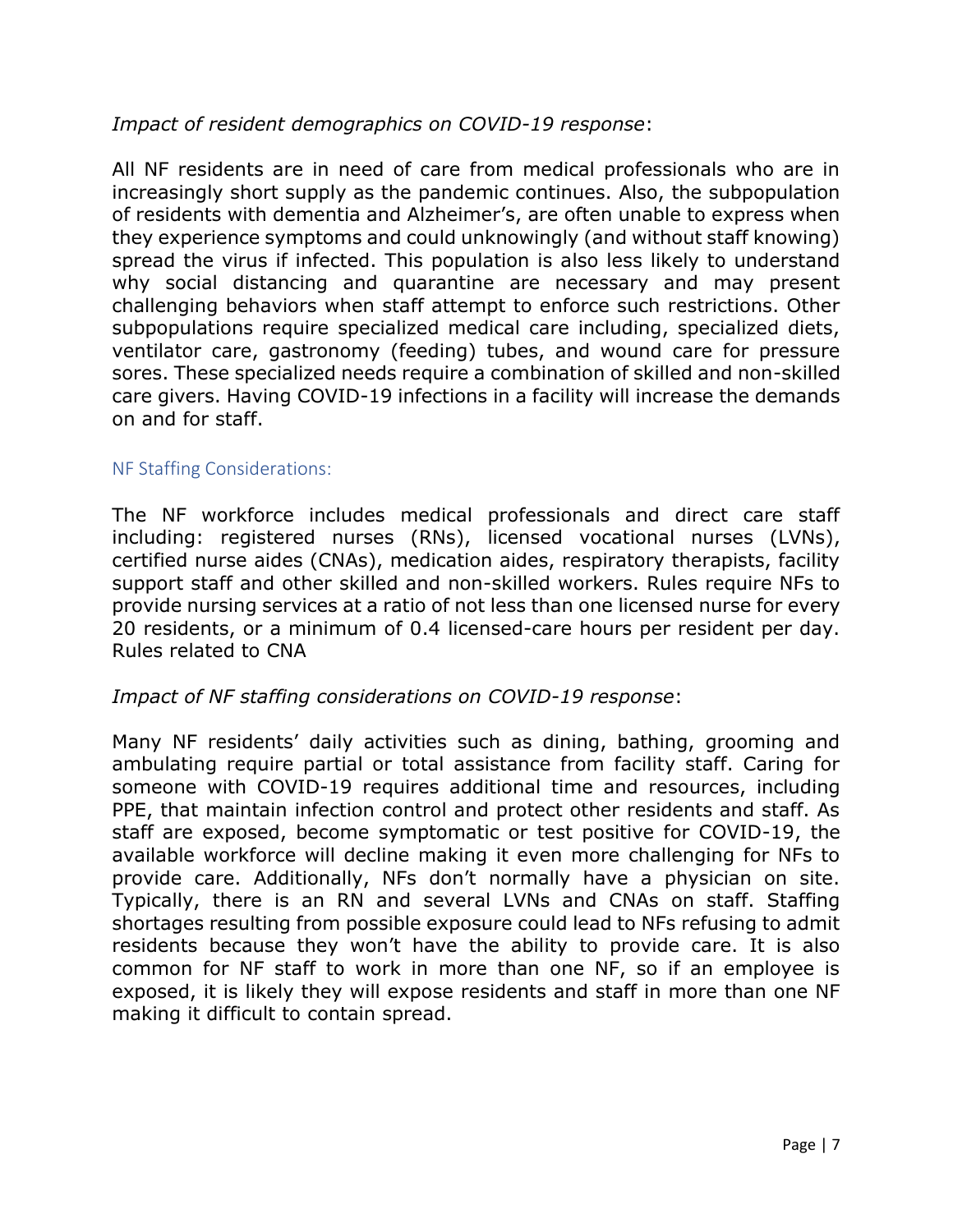#### <span id="page-8-0"></span>Visitors:

During routine NF operations, visitors including family members, volunteers, consultants, external providers and contractors routinely enter facilities. Many perform essential services necessary for facility function, or in the case of service providers such as hospice and dialysis staff, they provide services critical to resident care. It is important to note that current CMS and state guidance to NFs requires they limit visitors to only those who are providing critical assistance.

### *Impact of visitors on COVID-19 response*:

Despite efforts to screen visitors prior to allowing them to enter the facility, every person allowed inside the building increases the risk of infection. Some people will present as asymptomatic during screening but will have COVID-19 and unknowingly spread the virus. Some visitors will not follow standard precautions including proper hand-washing, use of hand sanitizer, use of PPE, isolation protocols, and limiting the number of areas in the building that they access, all of which increase the risk of infection for residents and staff.

# <span id="page-8-1"></span>VI. To Do's for Nursing Facilities:

- Review resident isolation/quarantine plans with staff
- Review handwashing, surface cleaning and other environmental hygiene precautions with staff
- Report every presumptive and confirmed COVID-19 case to the local health department or DSHS and HHSC
- Obtain and properly utilize PPE
- Comply with all CMS and CDC guidance related to infection control
- For the duration of the state of emergency, all NF personnel should wear a facemask while they are in the facility
- Actively screen, monitor, and surveille everyone who comes into the facility
- To avoid transmission within facilities, NFs should use separate staffing teams for COVID-19-positive residents to the best of their ability, and work with State and local leaders to designate separate facilities or units within a facility to separate COVID-19 negative residents from COVID-19 positive residents and individuals with unknown COVID-19 status.
- Quarantine residents with exposure or symptoms
- Isolate residents with positive cases
- Clean and sanitize the facility when there is a positive case
- Coordinate resident diagnoses and symptoms with transferring and receiving hospitals and other NFs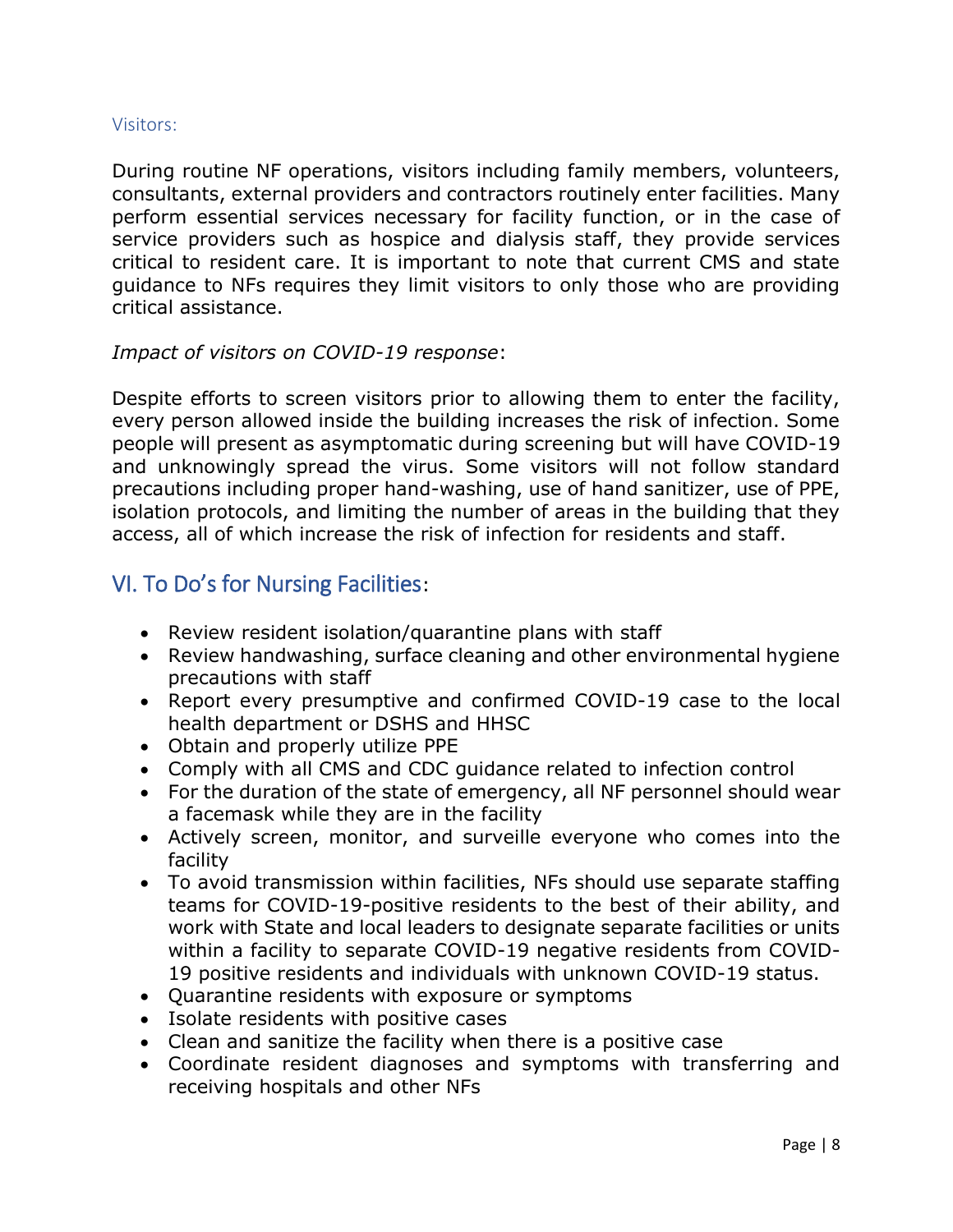- Communicate with residents, staff and family when there is exposure, presumptive and confirmed cases in the facility
- Keep an up-to-date list of all staff who work in other facilities
- Require staff self-monitoring on days they work and on days they don't work
- Require staff to report via phone prior to reporting for work if they have known exposure or symptoms
- Post a list of state contacts where it is visible on all shifts

# <span id="page-9-0"></span>VII. S.P.I.C.E.

Recognizing that notification of a potential COVID-19 situation in a facility can result in disorientation, questions and confusion; this document suggests NFs focus on the following five basic actions (S.P.I.C.E) to anchor activities:

- **S**urveillance monitor for symptom: fever, cough, shortness of breath and difficulty breathing for each resident at least once each shift
- **P**rotection/PPE protection of workforce and residents through soap/water; hand sanitizer; face mask; If coughing or potential splash precautions needed gown and face/eye shields. Refer to DSHS Guidance
- **I**solate residents with presumptive and confirmed cases need to be isolated
- **C**all local health department/authority or DSHS and HHSC
- **E**valuate infection control processes, spread of infection and mitigation efforts, staffing availability

S.P.I.C.E. is not meant to be all encompassing, it is suggested to assist initial actions and as a reminder of necessary activities.

# <span id="page-9-1"></span>VIII. HHSC Long-term Care Regulatory Activities with NFs that have Positive COVID-19 Cases

For every report of a positive COVID-19 test (resident or staff) in a NF the following occur:

- Verify the NF is prohibiting non-essential visitors.
- Generate a priority 1 intake (must be investigated within 24 hours) for investigation
- Conduct a focused review of facility infection control processes
- Communicate with the local health department/local health authority and DSHS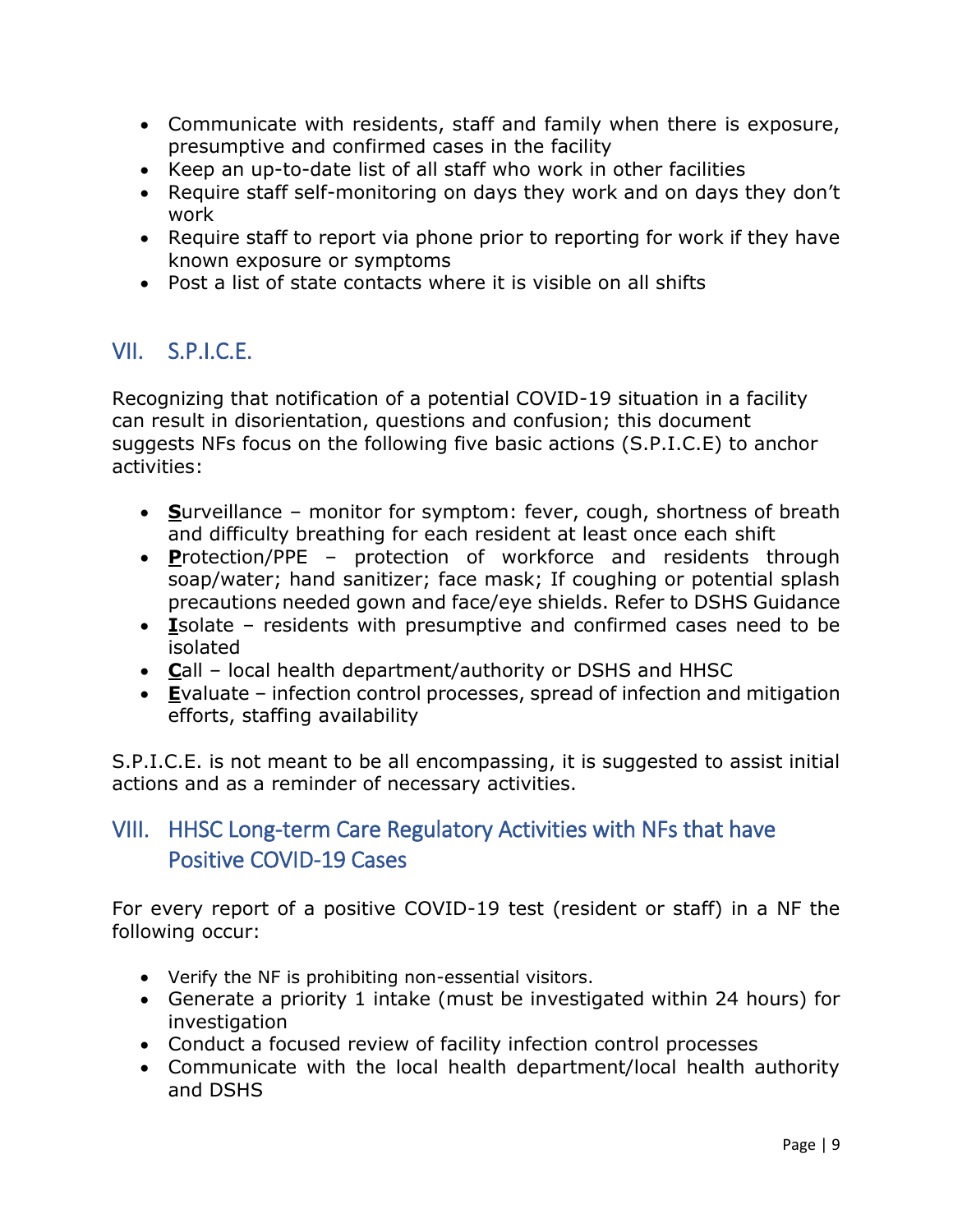- Determine the number of residents presumptive or positive for COVID-19
- Determine number of staff presumptive or positive for COVID-19
- Review facility isolation precautions and determine how residents are isolated in the facility (dedicated wing, private room) to ensure compliance with requirements
- Determine if facilities have sufficient amounts of PPE
- Determine if facilities are screening residents and staff, and at what frequency
- Determine if others (contract staff, family members) are also being tested
- Determine if there is a control or quarantine order
- Ensure the control/quarantine orders are followed
- Perform a call-down to all other facilities in the county when staff at one facility test positive for COVID-19
- Determine if facilities are following rules and regulations related to admission and discharge, and are readmitting residents when appropriate
- Determine if staff, residents, and families are notified of positive COVID-19 cases in the facility
- Track facilities by program type and number of positive and presumptive cases
- Track hospitalizations of COVID-19 positive NF residents
- Track deaths of COVID-19 positive NF residents
- Maintain communication with facilities after investigations are complete to obtain updates.

# <span id="page-10-0"></span>IX. Facility Activities Required for LTC COVID-19 Response

In Advance (actions focused on response)

- Review/create cohort plans for patients
- Review HAI plan
- Determine/review who is responsible for specific facility plans
- Identify desired applicable waivers
- Develop Communication Plan (external and internal)
- Conduct supply/resource evaluation
- Enact patient/staff/visitor screening

### Immediate (0-24 hours)

- Activate patient Isolation/facility cohort plan
- Supply PPE to care for positive patients
- Screen patients for signs and symptoms
- Screen staff for signs and symptoms
- Enact HAI procedures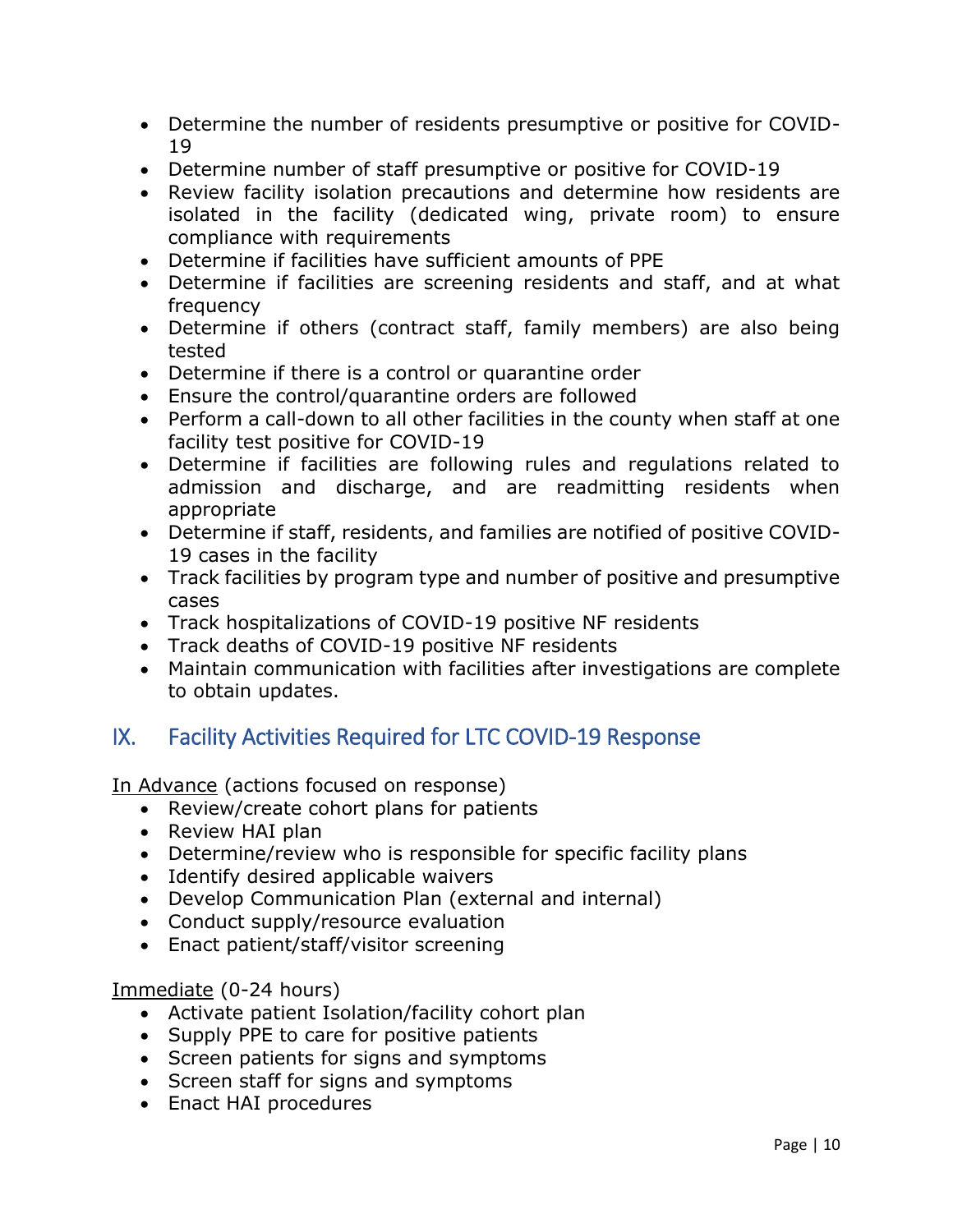- Conduct decontamination
- Confirm case definitions
- Identify Health Care Worker outside activities
- Activate patient transport (patients out) protocols
- Establish contact with receiving agencies (hospitals, other facilities)
- Identify lead at facility and determine stakeholders involved external to facility
- Engage with community partners (Public health, healthcare, organizational leadership, local/state administrators)
- Review/Establish testing plan
- Activate all communication plans
- Determine need for facility restrictions/lock-down
- Supply resource evaluations
- Maintain patient care

#### Extended (24-72 hours)

- Supply PPE for healthcare workers (HCWs), staff
- Screen Patients for Signs and Symptoms
- Continue specialized HAI procedures
- Activate patient transport (patients out/in) protocols
- Establish contact with transporting/receiving agencies (hospitals, other facilities)
- Engage with external partners
- Testing
- Determine need for facility restrictions/lock-down
- Consider occupational medicine needs
- Maintain patient care

Long Term (72 hours plus)

- Screen Patient for Signs and Symptoms
- Continue decontamination procedures
- Activate patient transport (Patients in) protocols
- Establish contact with transporting/receiving agencies (hospitals, other facilities)
- Lift of facility restrictions
- Consider occupational medicine needs
- Maintain patient care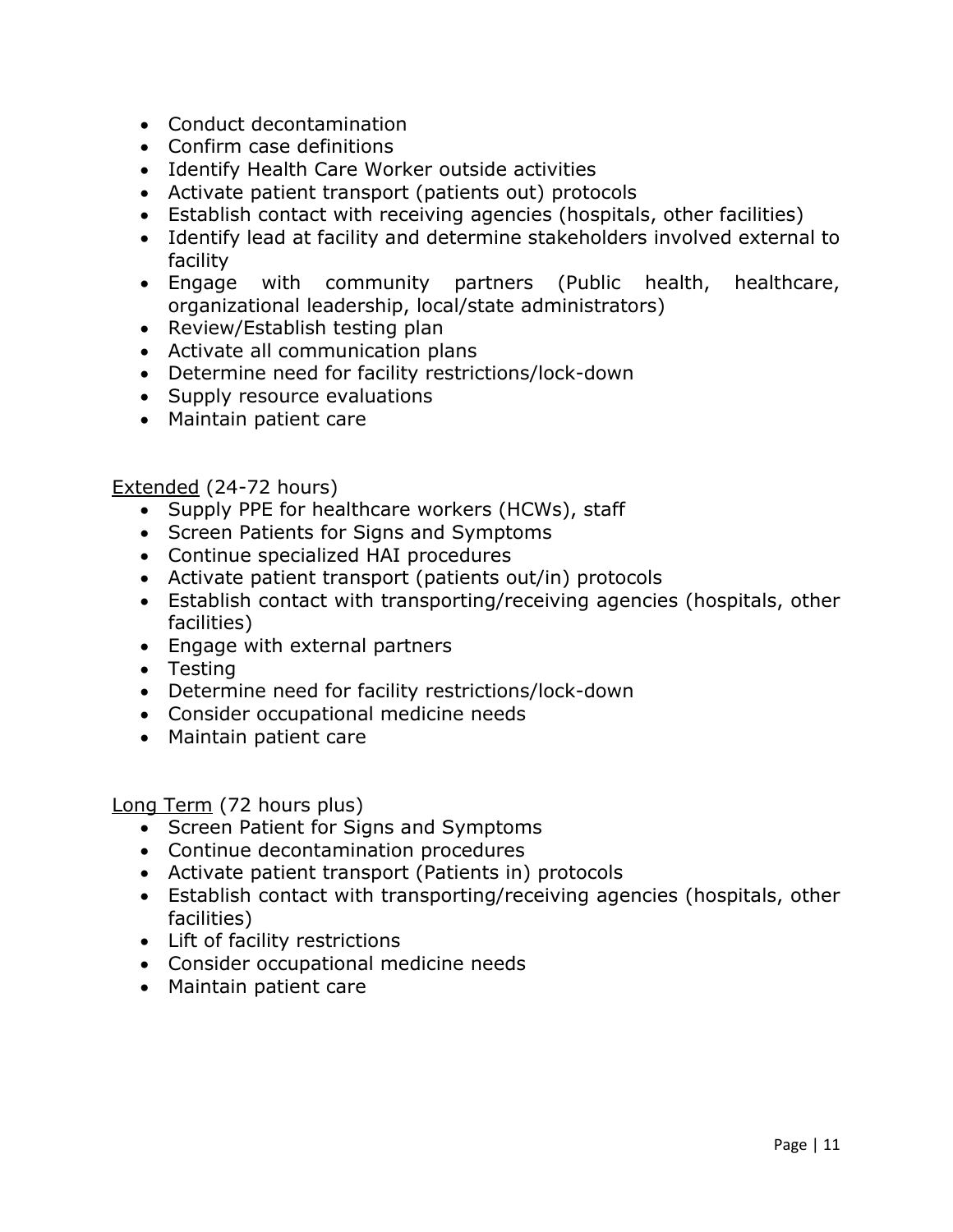# <span id="page-12-0"></span>X. State\Regional\Local Support

Texas Health and Human Services Commission (HHSC) will serve as the lead state agency in the state's response to an LTC COVID-19 event. HHSC actions will include:

- Development of testing recommendations, in consultation with Texas Department of State Health Services (DSHS)
- Ensuring appropriate/assistance with Patient Movement
- Providing subject matter experts (SME): LTC, HAI, Epi
- Coordination of HHSC, DSHS, Emergency Management and Local actions

#### <span id="page-12-1"></span>Texas COVID-19 Assistance Team - LTC

In addition to the activities of Section VI of this response and those above, HHSC will coordinate formation of a Texas COVID-19 Assistance Team – LTC (TCAT-LTC). This team will include representatives from HHSC, DSHS, Local Health Department (as applicable) and Emergency Management (as applicable.) The purpose of this team is to assist LTCs with management of a COVID event through provision of subject matter expertise, resource request management and support to facility actions through initial response activities. The TCAT-LTC will remain available for a maximum of 48 hours from activation. State and local entities will provide SMEs and continued assistance after TCAT-LTC deactivation.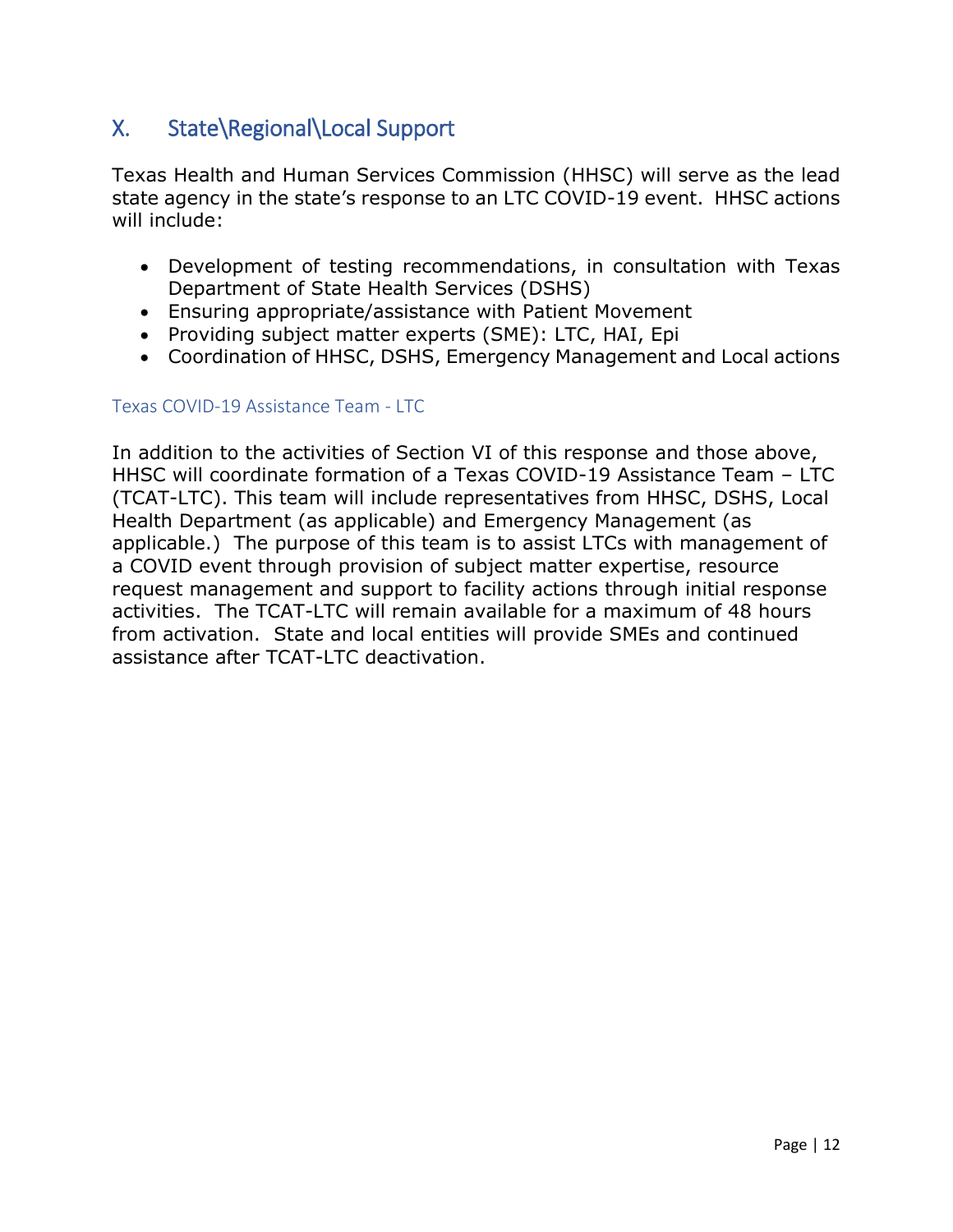# <span id="page-13-0"></span>ATTACHMENT 1: Immediate Response Guidelines

## **IMMEDIATE ACTIONS** (0-24 hours)

## **FACILITY ACTIONS**

#### REVIEW *SPICE* ACTIVITIES

#### Prevent further disease spread

- Determine number of residents potentially infected
- Determine number of staff potentially infected
- Invoke isolation precautions/plans
- Determine who has been tested
- If applicable, invoke quarantine or control order
- Identify if exposed are working in other facilities

#### Protect from infection

- Enact PPE plans
- Determine PPE supplies
- Screen residents/visitors
- Contact other facilities where exposed may have visited/worked
- Consult with LHD regarding testing
- Limit staff in contact with infected or exposed

#### Care for infected

- Isolate infected
- Identify cohorts (exposed, infected)
- Determine level of required care
- Determine if hospitalization and transport are required
- Notify local healthcare/EMS
- Track signs/symptoms

#### **Other**

- Contact LHD/DSHS Regional Office/HA
- Ensure all relevant regulations/rules are followed
- Notify families, staff, residents of situation
- Track tested, presumptive, positive, isolated, quarantined, hospitalized, and deaths
- Activate emergency response command structure
- Identify specific points of contact (POCs) for communication with HHSC, local government, clinical staff, and press
- Maintain central database of external contacts and phone numbers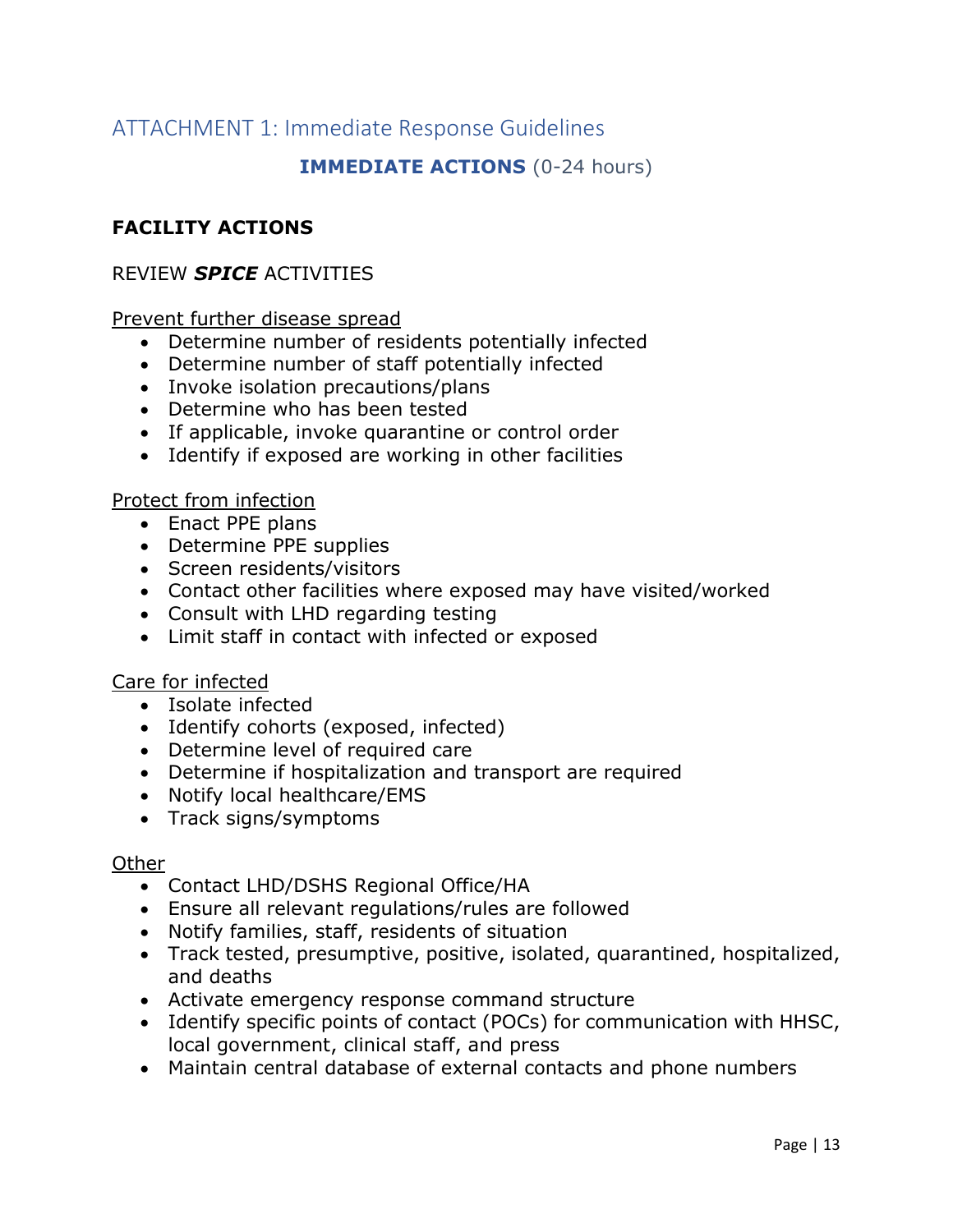# **HHSC ACTIONS**

Prevent further disease spread

- Conduct Priority 1 Intake investigation
- Review facility Infection Control Practices
- Determine if staff work at other facilities

Protect Others from infection

- Review Isolation precautions/plans
- Determine if facility has sufficient PPE
- Determine if facility has enacted screening for residents/staff
- Determine if Quarantine Order is in effect
- Ensure contact of other facilities where exposed are working

Care for infected

- Ensure appropriate isolation and quarantine
- Ensure timely patient care
- Ensure clinical support

#### **Other**

- Review all relevant rules/regulations with facility
- Track tested, presumptive, positive, isolated, quarantined, hospitalized, and deaths
- Identify POCs and maintain communication
- Contact DSHS to review response activities

## **EXTERNAL ACTIONS**

*Texas COVID Assistance Team - NF*

- Testing
- Patient Movement
- Emergency Management
- HAI
- $\bullet$  LHD
- Resource Requests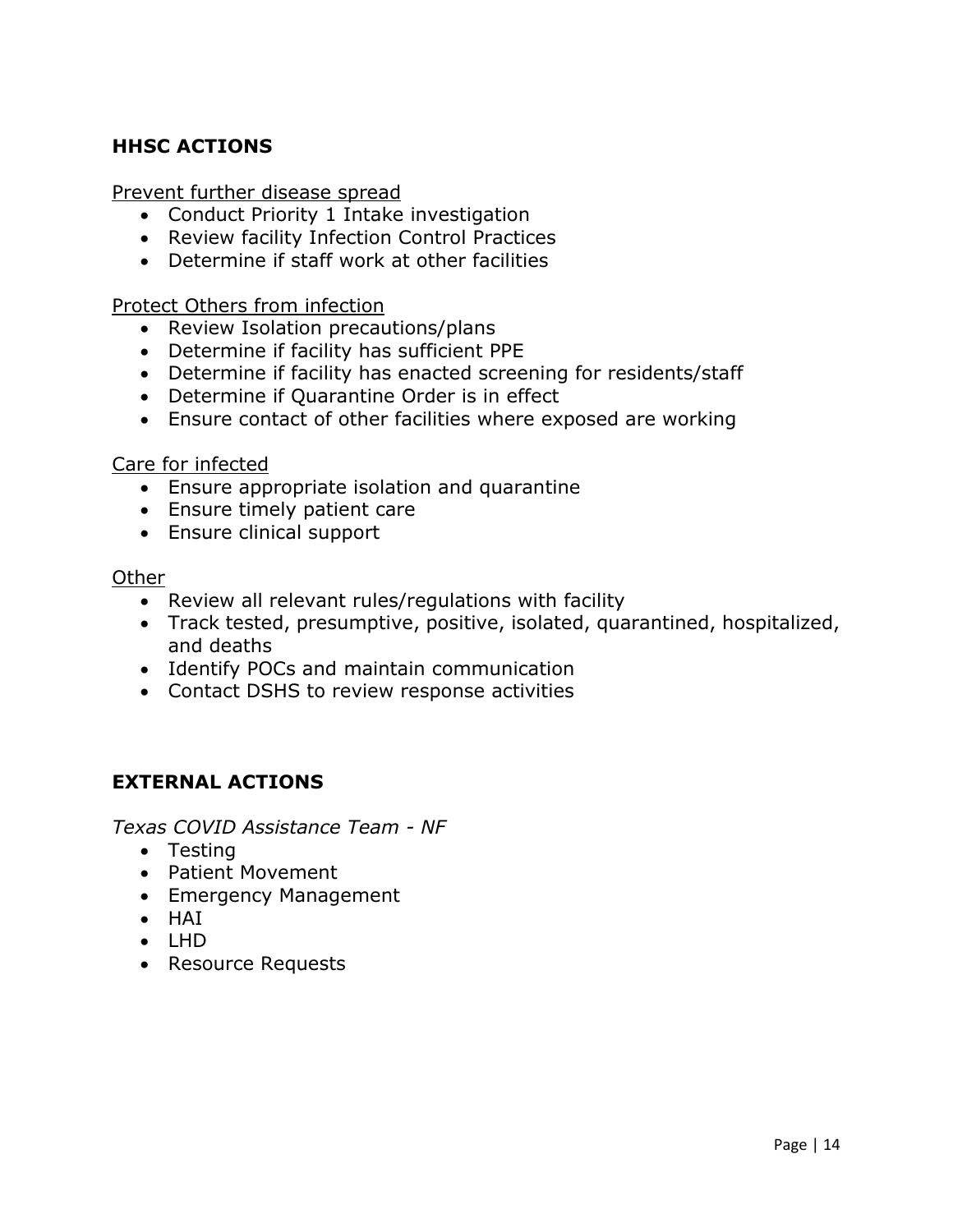# <span id="page-15-0"></span>ATTACHMENT 2: SPICE Graphic

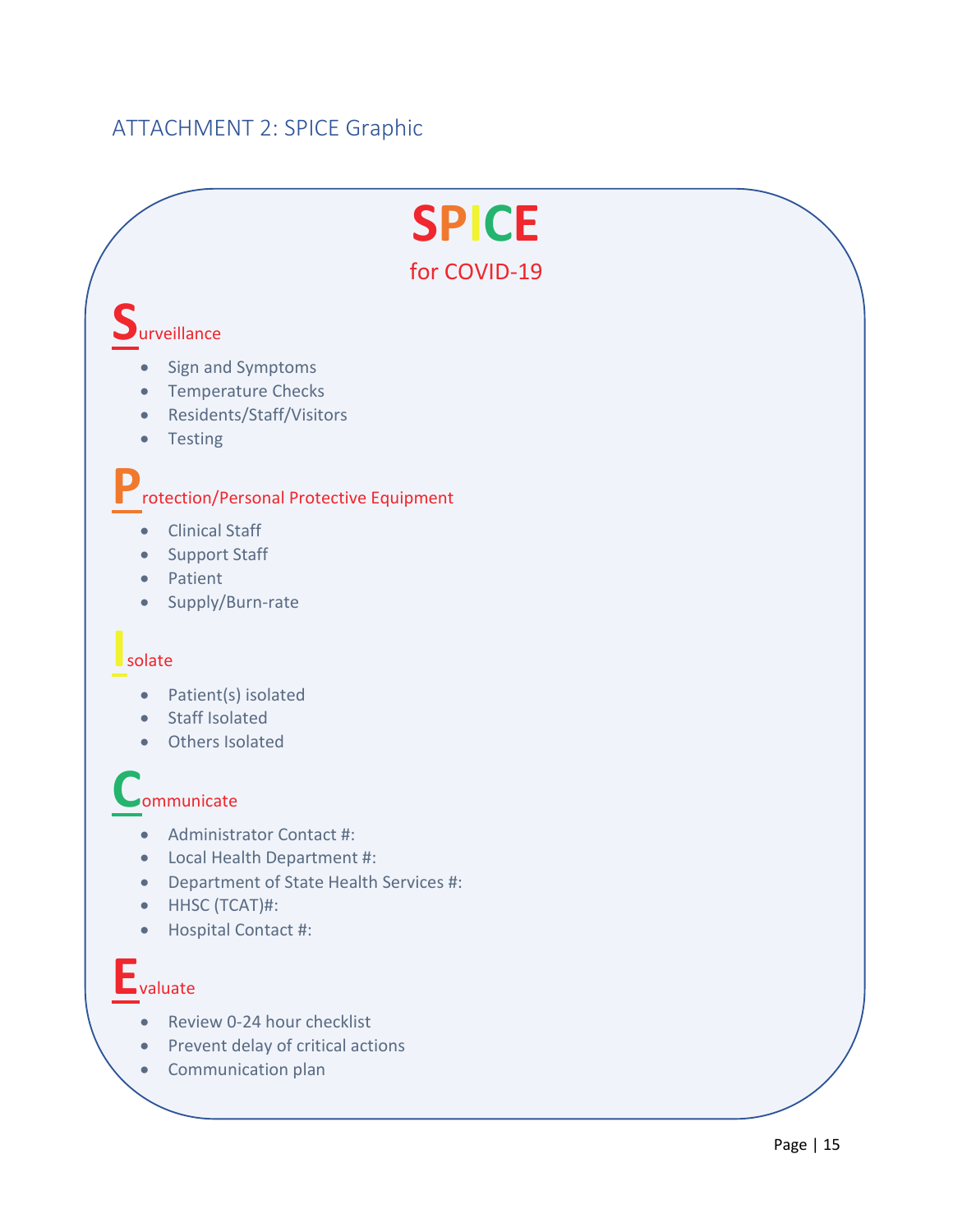<span id="page-16-0"></span>ATTACHMENT 3: Interim Guidance for Prevention, Management, and Reporting of Coronavirus Disease 2019 (COVID-19) Outbreaks in Long-Term Care Facilities and Other Communal Living Settings

#### <span id="page-16-1"></span>Purpose

This document is intended to provide guidance to long-term care facilities (LTCF) including nursing homes, skilled nursing facilities, long-term acute care hospitals; and other communal living settings such as assisted living, group homes, and other institutions for the prevention, management, and reporting of Coronavirus Disease 2019 (COVID-19) outbreaks. Prompt recognition and immediate isolation of suspected cases is critical to prevent outbreaks in residential facilities.

#### <span id="page-16-2"></span>Background

Due to their congregate nature and residents served (e.g., older adults often with underlying medical conditions), nursing home populations are at the highest risk of serious illness caused by COVID-19. Every effort must be made to prevent the introduction and spread of disease within these facilities. Individuals at high risk for developing severe COVID-19 include those aged 65 years or older, people who are immunocompromised (including cancer treatment), and people with other high-risk conditions such as chronic lung disease, moderate to severe asthma, and heart conditions. People of any age with severe obesity or certain underlying medical conditions, particularly if not well controlled, such as diabetes, renal failure, or liver disease might also be at risk.

COVID-19 is most likely to be introduced into a facility by ill healthcare personnel (HCP) or visitors. Long-term care facilities should implement aggressive visitor restrictions and enforce sick leave policies for ill HCP. Facilities must take the extreme action of restricting visitors except in compassionate care, such as end of life situations. Facilities must also restrict entry of non-essential personnel, and essential personnel should be screened for fever and symptoms before they enter the facility and begin their shift.

#### <span id="page-16-3"></span>Immediate Prevention Measures

**Visitor restriction** – On March 13, 2020, the Centers for Medicare and Medicaid Services (CMS) released a memorandum directing all nursing homes to restrict visitors except those medically necessary. This is an important measure to prevent the introduction of the virus that causes COVID-19 into LTCFs. The Texas Department of State Health Services (DSHS) recommends that all LTCFs restrict visitation except in end of life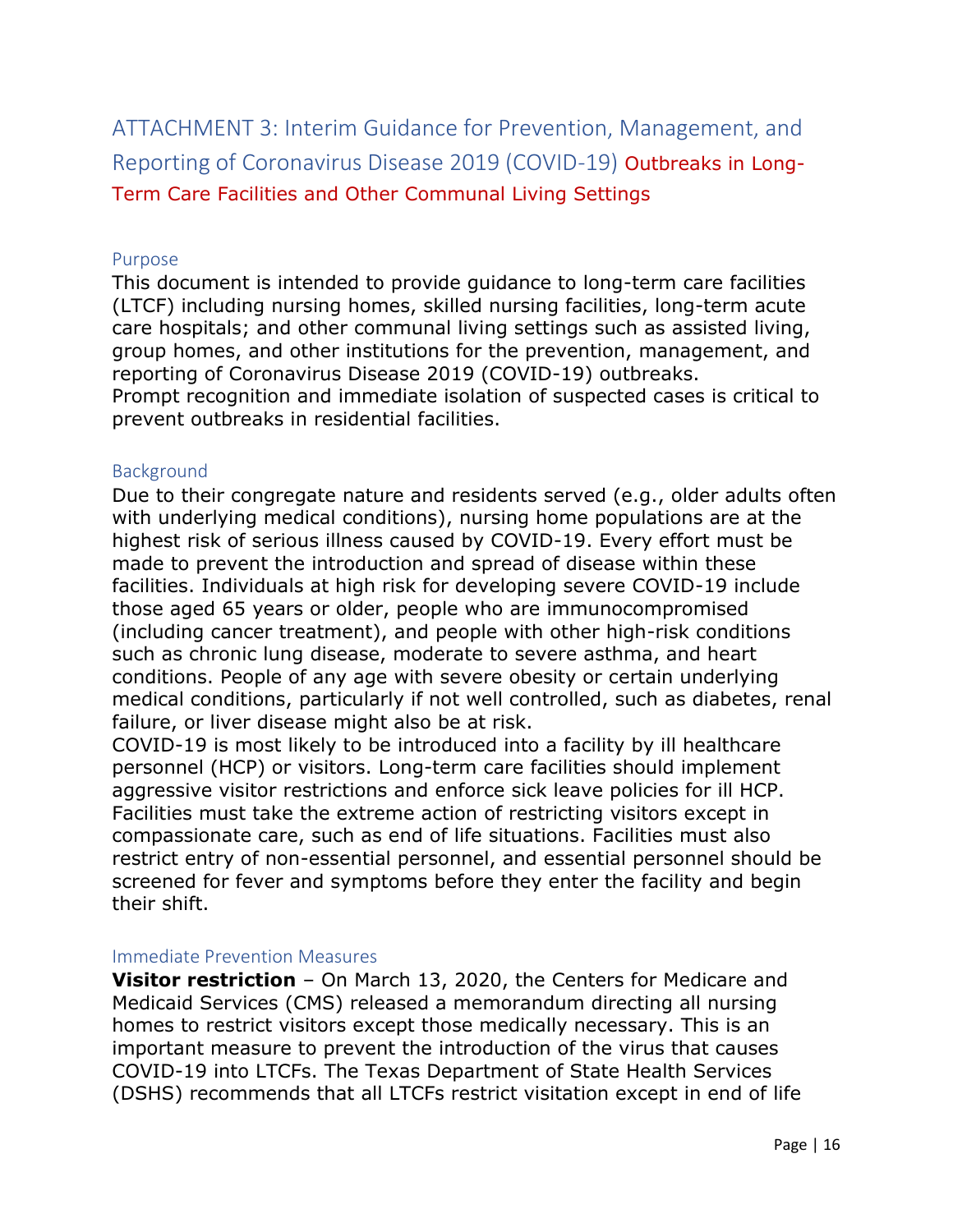care. End of life care is the care given to people who have stopped treatment for their disease and are near the end of life.

- 1. For individuals allowed in the facility (e.g., in end of life situationswhen death is imminent), provide instruction before visitors enter the facility and residents' rooms on hand hygiene, limiting surfaces touched, and use of personal protective equipment (PPE) according to current facility policy while in the resident's room. Screen visitors and exclude those with fever and/or symptoms. Decisions about visitation during an end of life situation should be made on a case by case basis.
- 2. Visitors who are allowed in the facility must wear a facemask while in the building and restrict their visit to the resident's room or other location designated by the facility.
- 3. Facilities should communicate through multiple channels to inform individuals and non-essential health care personnel of the visitation restrictions, such as through signage at entrances/exits, letters, emails, phone calls, and recorded messages for receiving calls.
- 4. In lieu of visits, facilities should consider offering alternative means of communication for people who would otherwise visit.
- 5. When visitation is necessary or allowable (e.g., in end of life scenarios), facilities should make efforts to allow for safe visitation for residents and loved ones.
	- a. Suggest refraining from physical contact with residents and others while in the facility. Practice social distancing by not shaking hands or hugging and remaining six feet apart.
	- b. If possible (e.g., pending design of building), create dedicated visiting areas near the entrance to the facility where residents can meet with visitors in a sanitized environment. Facilities should disinfect rooms after each resident-visitor meeting.

Advise visitors, and any individuals who entered the facility (e.g., hospice staff), to monitor for signs and symptoms of respiratory infection for at least 14 days after exiting the facility. If symptoms occur, advise them to self-isolate at home, and immediately notify the facility of the date they were in the facility, the individuals they were in contact with, and the locations within the facility they visited. Facilities should immediately screen the individuals of reported contact, and take all necessary actions based on findings.

**Restrict non-essential personnel –** Review and revise how the facility interacts with vendors and delivery personnel, agency staff, EMS personnel and equipment, transportation providers (e.g., when taking residents to offsite appointments, etc.), and other non-health care providers (e.g., food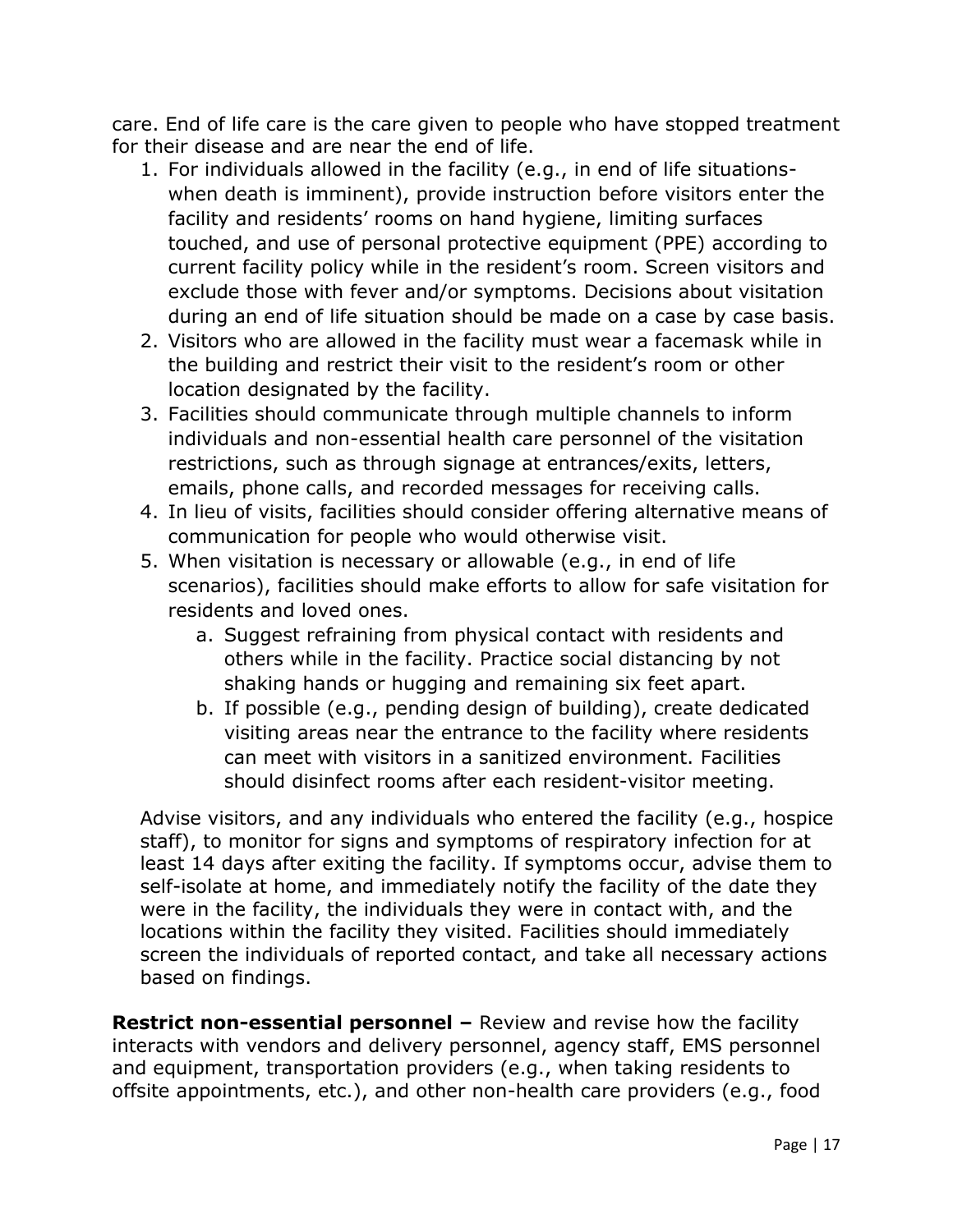delivery, etc.). This should include taking necessary actions to prevent any potential transmission. For example, do not have supply vendors bring supplies inside the facility. Instead, have vendors drop off supplies at a dedicated location (e.g., loading dock).

Restrict non-essential personnel including volunteers and non-essential consultant personnel (e.g., barbers, delivery personnel) from entering the building.

Essential services such as dialysis, interdisciplinary hospice care, organ procurement, or home health personnel should still be permitted to enter the facility provided they are wearing all appropriate PPE and undergo the same fever and symptom screening process as facility staff. Facilities can allow entry of these essential visitors after screening.

Surveyors should not be restricted. CMS and state survey agencies are constantly evaluating their surveyors to ensure they don't pose a transmission risk when entering a facility. For example, surveyors may have been in a facility with COVID-19 cases in the previous 14 days, but because they were wearing PPE effectively per the Centers for Disease Control and Prevention CDC guidelines, they pose a low risk to transmission in the next facility and must be allowed to enter. However, there are circumstances under which surveyors should still not enter, such as if they have a fever or any additional signs or symptoms of illness.

**Active screening** – The Centers for Disease Control and Prevention (CDC) and CMS recommend that LTCFs screen all staff entering the facility at the beginning of their shift for fever and symptoms consistent with COVID-19. Actively take their temperature and document absence of shortness of breath, new or change in cough, and sore throat. If they are ill, have them put on a facemask and self-isolate at home. DSHS has created a template screening log for facility staff that is available on the DSHS website at [https://dshs.texas.gov/coronavirus/.](https://dshs.texas.gov/coronavirus/) Facilities should also screen any visitors that are permitted to enter the building, including visiting healthcare providers. Maintain a log of all visitors that enter the building that at minimum includes name, current contact information, and fever and presence/absence of symptoms.

**Education –** Share the latest information about COVID-19 and review CDC's [Interim Infection Prevention and Control Recommendations for Patients with](https://www.cdc.gov/coronavirus/2019-ncov/infection-control/control-recommendations.html)  [Confirmed Coronavirus Disease 2019 \(COVID-19\) or Persons Under](https://www.cdc.gov/coronavirus/2019-ncov/infection-control/control-recommendations.html)  [Investigation for COVID-19 in Healthcare Settings.](https://www.cdc.gov/coronavirus/2019-ncov/infection-control/control-recommendations.html)

Educate residents and families about COVID-19, actions the facility is taking to protect them and their loved ones (including visitor restrictions), and actions residents and families can take to protect themselves in the facility. Educate and train HCP and reinforce sick leave policies and adherence to infection prevention and control measures, including hand hygiene and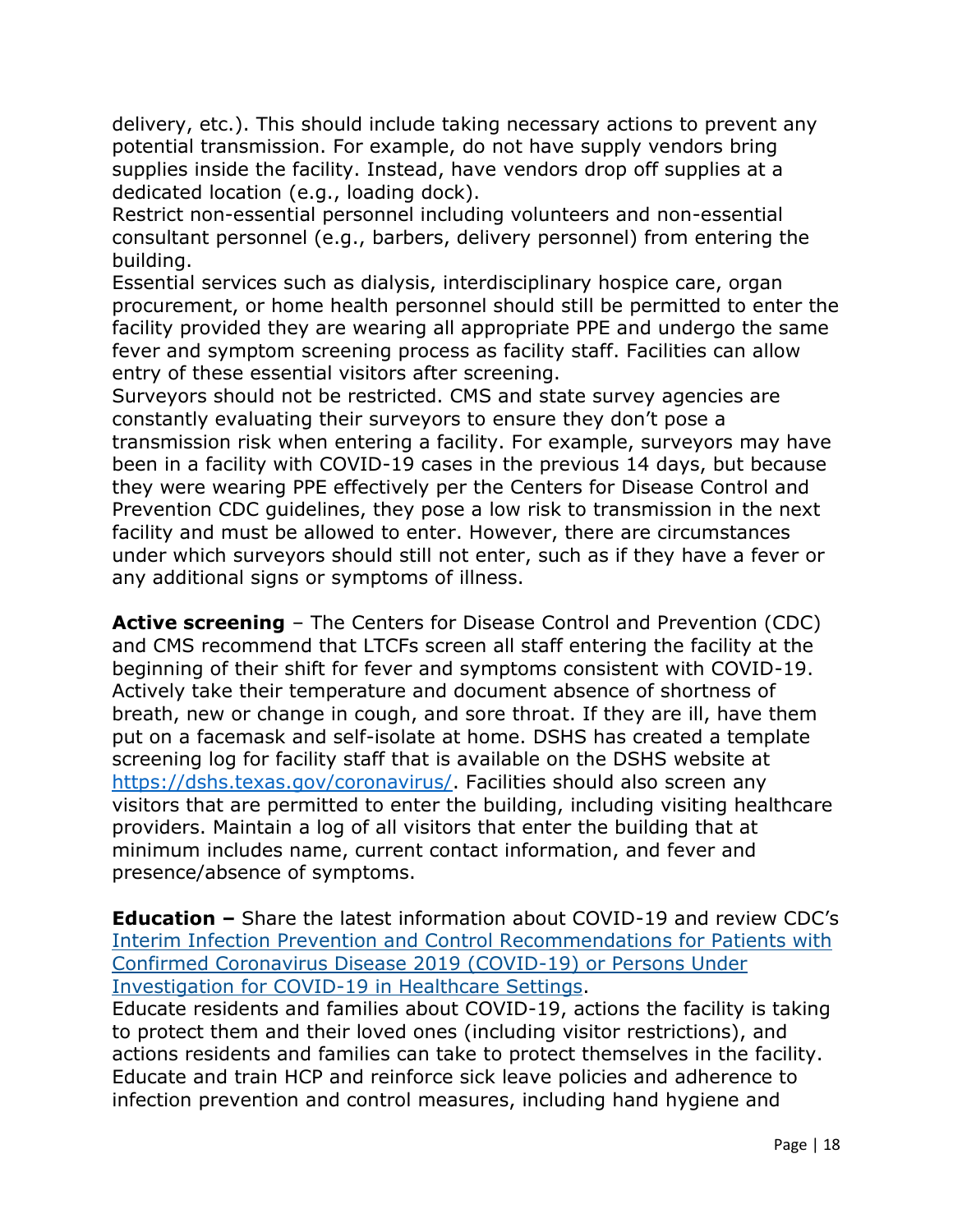selection and use of PPE. Have HCP demonstrate competency with putting on and removing PPE. Remind HCP not to report to work when ill. Educate both facility-based and consultant personnel (e.g., wound care, podiatry, barber) and volunteers. Including consultants is important because they often provide care in multiple facilities and can be exposed to or serve as a source of pathogen transmission.

Coordinate with your long-term care ombudsman to assist with education to residents and family members. To request help from an ombudsman statewide, call 1-800-252-2412 or [ltc.ombudsman@hhsc.state.tx.us.](mailto:ltc.ombudsman@hhsc.state.tx.us)

## **Provide Supplies for Recommended Infection Prevention and Control Practices**

- Hand hygiene supplies:
	- o Put alcohol-based hand sanitizer with 60–95% alcohol in every resident room (ideally both inside and outside of the room) and other resident care and common areas (e.g., outside dining hall, in therapy gym).
	- o Make sure that sinks are well-stocked with soap and paper towels for handwashing.
- Respiratory hygiene and cough etiquette:
	- o Make tissues and facemasks available for coughing people.
	- o Consider designating staff to steward those supplies and encourage appropriate use by residents, visitors, and staff.
- Make necessary Personal Protective Equipment (PPE) available in areas where resident care is provided. Put a trash can near the exit inside the resident room to make it easy for staff to discard PPE prior to exiting the room, or before providing care for another resident in the same room. Facilities should have supplies of:
	- o facemasks
	- o respirators (if available and the facility has a respiratory protection program with trained, medically cleared, and fittested HCP)
	- o gowns
	- o gloves
	- o eye protection (i.e., face shield or goggles).
- Consider implementing a respiratory protection program that is compliant with the OSHA respiratory protection standard for employees if not already in place. The program should include medical evaluations, training, and fit testing.
- Environmental cleaning and disinfection: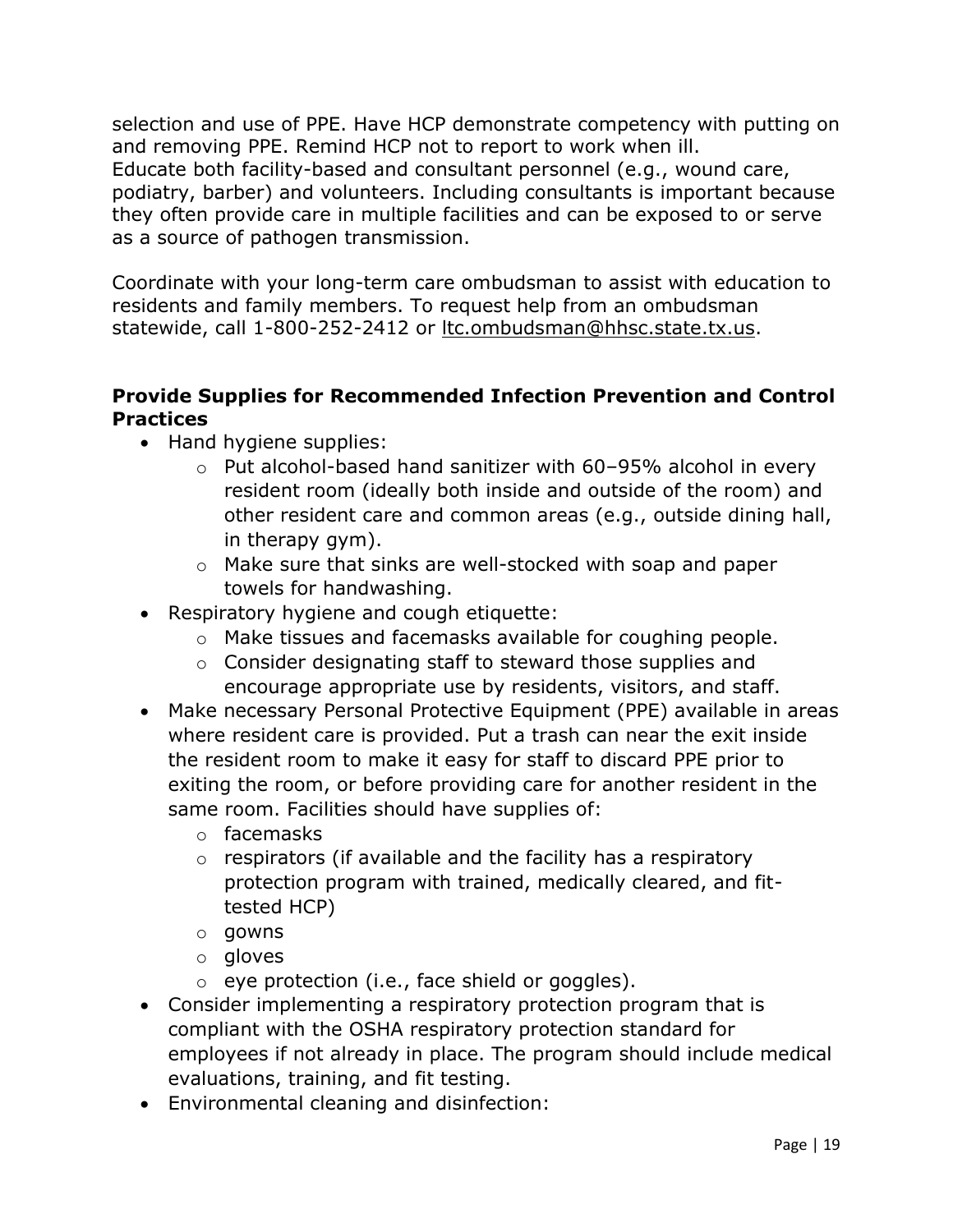- o Make sure that EPA-registered, hospital-grade disinfectants are available to allow for frequent cleaning of high-touch surfaces and shared resident care equipment.
- $\circ$  Refer to [List N](https://www.epa.gov/pesticide-registration/list-n-disinfectants-use-against-sars-cov-2) on the EPA website for EPA-registered disinfectants that have qualified under EPA's emerging viral pathogens program for use against SARS-CoV-2.

#### <span id="page-20-0"></span>Control Measures for Residents

Most of the actions that can be taken to prevent or control COVID-19 outbreaks in LTFCs are not new and include increasing hand hygiene compliance among staff, residents, and their families through education and on the spot coaching; and providing facemasks and hand hygiene supplies at the entrance to the facility. Additional critical control measures are listed below:

**Monitoring -** Ask residents to report if they feel feverish or have symptoms of respiratory infection. Actively monitor all residents upon admission and at least daily for fever and respiratory symptoms (including shortness of breath, new or change in cough, and sore throat). If the resident has fever or symptoms, implement recommended infection prevention and control (IPC) measures.

**Isolation -** Once a case of COVID-19 is identified in the facility, immediate action must be taken to isolate the case away from other residents. Symptoms of COVID-19 may vary in severity. Initially, symptoms may be mild and not require transfer to a hospital as long as the facility can follow the infection prevention and control practices recommended by CDC. Residents with known or suspected COVID-19 do not need to be placed into an airborne infection isolation room (AIIR) but should ideally be placed in a private room with their own bathroom.

If a resident requires a higher level of care or the facility cannot fully implement all recommended precautions, the resident should be transferred to another facility that is capable of implementation. Transport personnel and the receiving facility should be notified about the suspected diagnosis prior to transfer. While awaiting transfer, symptomatic residents should wear a facemask (if tolerated) and be separated from others (e.g., kept in their room with the door closed). Appropriate PPE should be used by healthcare personnel when coming in contact with the resident.

Any roommates should be moved and monitored for fever and symptoms twice daily for 14 days. Room sharing might be necessary if there are multiple residents with known or suspected COVID-19 in the facility. As roommates of symptomatic residents might already be exposed, it is generally not recommended to separate them in this scenario. Public health authorities can assist with decisions about resident placement.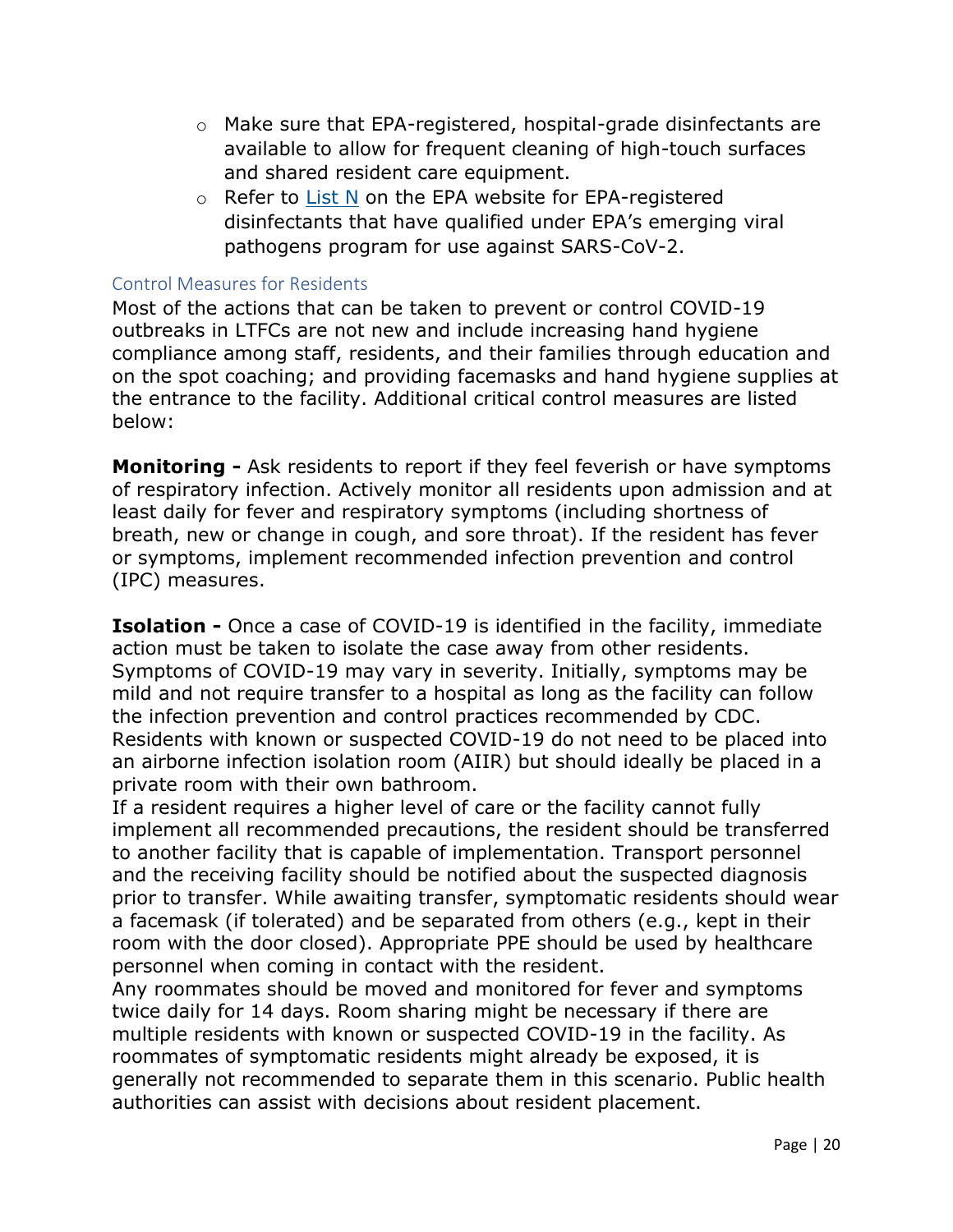Create a plan for cohorting residents with symptoms of respiratory infection, including dedicating HCP to work only on affected units. If the case is transferred to a higher level of care, perform a final, full clean of the room, and use an EPA-registered disinfectant that has qualified under EPA's emerging viral pathogens program for use against COVID-19. These products can be found on EPA's List N [https://www.epa.gov/pesticide](https://www.epa.gov/pesticide-registration/list-n-disinfectants-use-against-sars-cov-2)[registration/list-n-disinfectants-use-against-sars-cov-2.](https://www.epa.gov/pesticide-registration/list-n-disinfectants-use-against-sars-cov-2)

**Source control -** Ill residents should wear a surgical mask when healthcare or other essential personnel enter the resident's room. If the resident cannot tolerate a surgical mask, personnel who enter the room must wear N95 respirators, if available and staff are fit-tested. If they are not available or staff are not trained or fit-tested, facemasks should be worn. Respiratory protection should be worn in addition to gown, gloves, and face shield. Ensure staff have been appropriately trained and fit-tested before using N95 respirators.

**Social distancing -** Remind residents to practice social distancing and perform frequent hand hygiene. Social distancing means avoiding unnecessary physical contact and keeping a distance of at least 6 feet from other people. Cancel communal dining and all group activities, such as internal and external activities.

**Resident education -** Provide education to residents and any visitors regarding the importance of handwashing. Assist residents in performing hand hygiene if they are unable to do so themselves. Education should also be provided to residents to cover their coughs and sneezes with a tissue, then throw the tissue away in the trash and wash their hands.

#### <span id="page-21-0"></span>Control Measures for Staff

**Hand hygiene -** Reinforce the importance of hand hygiene among all facility staff, including any contract staff. Facilities may increase the frequency of hand hygiene audits and implement short in-service sessions on the proper technique for hand hygiene.

Ensure that supplies for performing hand hygiene are readily available and easily accessible by staff. Advise staff not to keep hand sanitizer bottles in their pockets. This practice causes hands and sanitizer bottles to become contaminated. Instead, consider keeping alcohol-based hand rub (ABHR) bottles in easily accessible areas, and mounting ABHR to the sides of carts (e.g., dining tray carts, wound care carts, medication carts etc.).

**Personal protective equipment (PPE) -** Ensure that the facility maintains an adequate supply of PPE, and that all required PPE is easily accessible to staff entering resident rooms. For COVID-19 patients, CDC recommends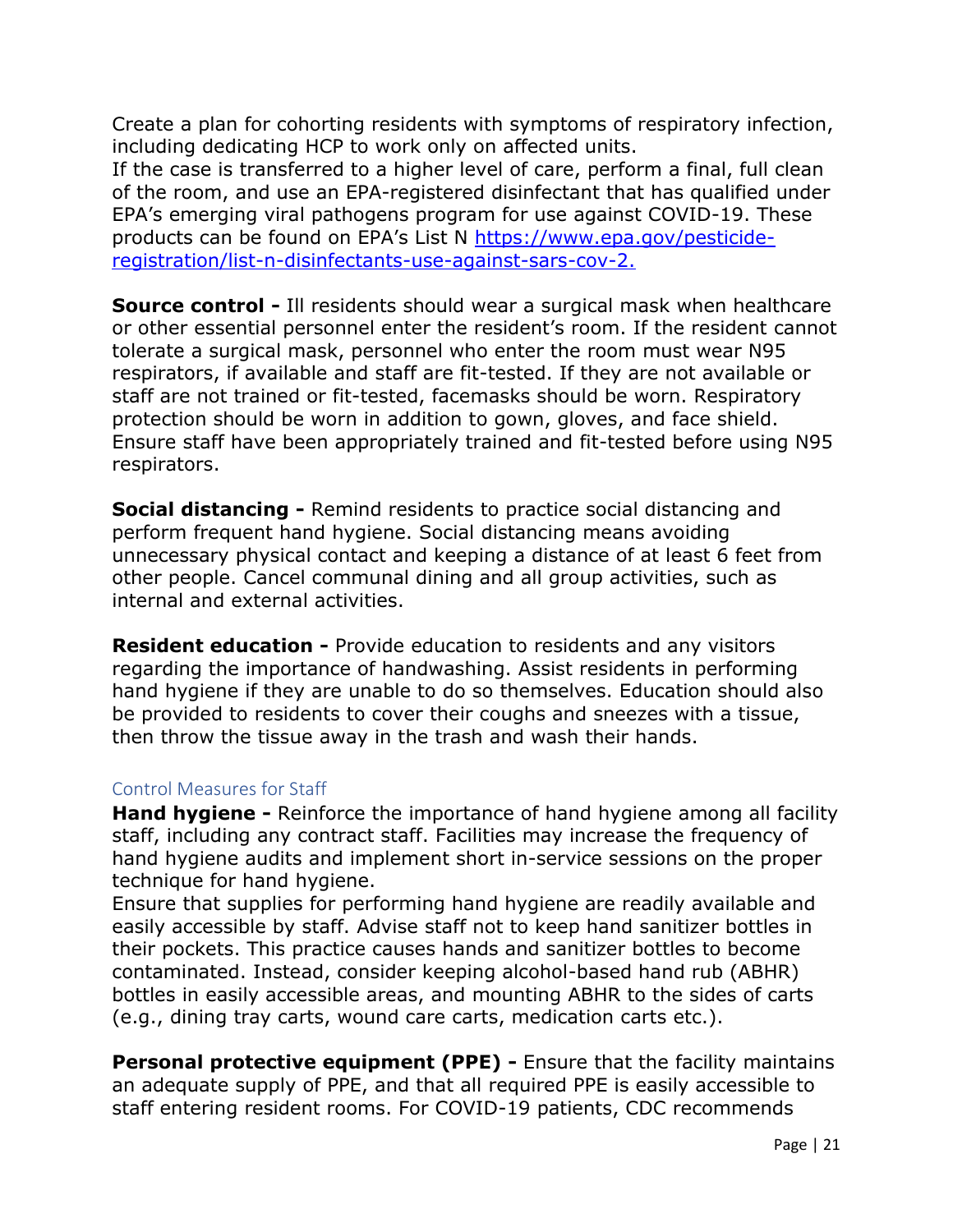staff adhere to standard and transmission-based precautions. If the facility does not have a supply of N95 respirators, or does not have any fit-tested staff, facemasks must be worn. Follow the CDC [Interim Infection Prevention](https://www.cdc.gov/coronavirus/2019-ncov/infection-control/control-recommendations.html?CDC_AA_refVal=https%3A%2F%2Fwww.cdc.gov%2Fcoronavirus%2F2019-ncov%2Fhcp%2Finfection-control.html)  [and Control Recommendations for Patients with COVID-19 or Persons Under](https://www.cdc.gov/coronavirus/2019-ncov/infection-control/control-recommendations.html?CDC_AA_refVal=https%3A%2F%2Fwww.cdc.gov%2Fcoronavirus%2F2019-ncov%2Fhcp%2Finfection-control.html)  [Investigation for COVID-19 in Healthcare Settings,](https://www.cdc.gov/coronavirus/2019-ncov/infection-control/control-recommendations.html?CDC_AA_refVal=https%3A%2F%2Fwww.cdc.gov%2Fcoronavirus%2F2019-ncov%2Fhcp%2Finfection-control.html) which includes detailed information regarding recommended PPE.

Consider designating staff to steward these supplies and encourage appropriate use by staff and residents.

**Dedicated staff/COVID-19 response teams -** Facilities may consider establishing COVID-19 care teams to dedicate to the care of positive cases. These teams should be fit-tested for N95 respirators and prepared to provide an advanced level of care for cases if necessary, or until cases can be transferred to a higher level of care. COVID-19 care teams can be implemented if not all staff can be trained and fit-tested for N95 respirators, or if supplies of N95 respirators are insufficient to equip the entire staff.

**Sick leave -** Facilities should review and potentially revise their sick leave policies. Staff who are ill should not come to work, and sick leave policies should not penalize staff with loss of status, wages, or benefits.

**Work exclusion –** Staff who are confirmed to have COVID-19 must stay at home and may not be released from home-isolation until at least 7 days after symptom onset, and at least 72 hours after they have been afebrile without the use of fever reducing medications and symptom free. Facility occupational health or infection prevention programs should work with the local/regional health department and recovered employees to decide when it is safe for them to return to work.

Upon returning to work, healthcare personnel will:

• Wear a facemask at all times while in the healthcare facility until all symptoms have completely resolved or until 14 days after onset, whichever is longer.

• Be restricted from contact with severely immunocompromised patients (e.g., transplant, hematology-oncology) until 14 days after illness onset. • Adhere to hand hygiene, respiratory hygiene, cough etiquette in the CDC's interim infection control guidance (e.g., cover nose and mouth when coughing or sneezing, dispose of tissues in waste receptacles).

• Self-monitor for symptoms, and seek reevaluation from occupational health if respiratory symptoms recur or worsen

**Environmental cleaning and disinfection –** Increase environmental cleaning. Clean and disinfect all frequently touched surfaces such as doorknobs/handles, elevator buttons, bathroom surfaces/fixtures, remote controls, and wheelchairs. Limit the sharing of personal items and equipment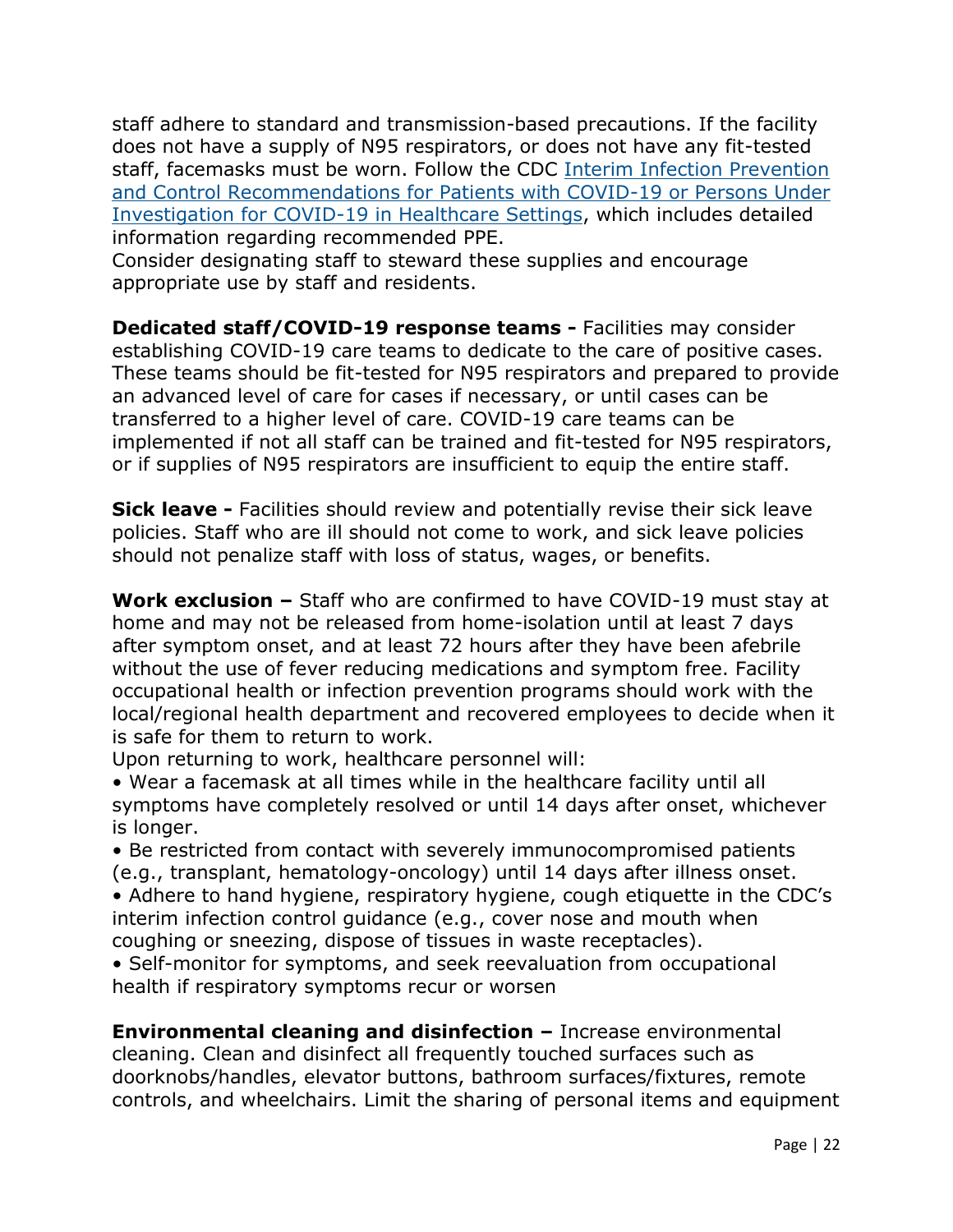between residents. Provide additional work supplies to avoid sharing (e.g., pens, pads) and disinfect workplace areas (nurse's stations, phones, internal radios, etc.).

Make sure that EPA-registered hospital-grade disinfectants are available to allow for frequent disinfection of high-touch surfaces and shared resident care equipment. Properly clean, disinfect and limit sharing of medical equipment between residents and areas of the facility. Refer to List N on the EPA website for EPA-registered disinfectants that have qualified under EPA's emerging viral pathogens program for use against COVID-19. [https://www.epa.gov/pesticide-registration/list-n-disinfectants-use-against](https://www.epa.gov/pesticide-registration/list-n-disinfectants-use-against-sars-cov-2)[sars-cov-2.](https://www.epa.gov/pesticide-registration/list-n-disinfectants-use-against-sars-cov-2)

### <span id="page-23-0"></span>Reporting COVID-19

All confirmed cases of COVID-19 must be reported to the local health department (LHD), or public health region (PHR) in jurisdictions where the PHR serves as the LHD. If you suspect your facility is experiencing an outbreak of COVID-19, immediately notify your local health authority by phone.

You can find contact information for your local/regional health department here: [https://www.dshs.state.tx.us/regions/2019-nCoV-Local-Health-](https://www.dshs.state.tx.us/regions/2019-nCoV-Local-Health-Entities/)[Entities/](https://www.dshs.state.tx.us/regions/2019-nCoV-Local-Health-Entities/)

Work with your local health department to complete the COVID-19 Case Report form if and when necessary.

### <span id="page-23-1"></span>Outbreak Management

If an outbreak of COVID-19 is suspected or identified in your facility, strict measures must be put in place to halt disease transmission.

**Outbreak definitions –** A confirmed outbreak of COVID-19 is defined as one or more laboratory confirmed cases of COVID-19 identified in either a resident or paid/unpaid staff. All confirmed outbreaks will be reported to the LHD or PHR immediately.

A suspected outbreak is defined as one or more cases of respiratory illness within a 1-week period without a positive test for COVID-19. Use the suspected outbreak definition if your facility is awaiting test results from either a resident or paid/unpaid staff. You may reach out to your local health authority for assistance during this period; but are not required to report suspected outbreaks. If you suspect a resident or staff member may have COVID-19, do not wait for test results to implement outbreak control measures.

If you have two or more residents or staff with similar symptoms, report to your local health authority as you would for any other cluster of illness. Maintain a low threshold of suspicion for COVID-19 as early symptoms may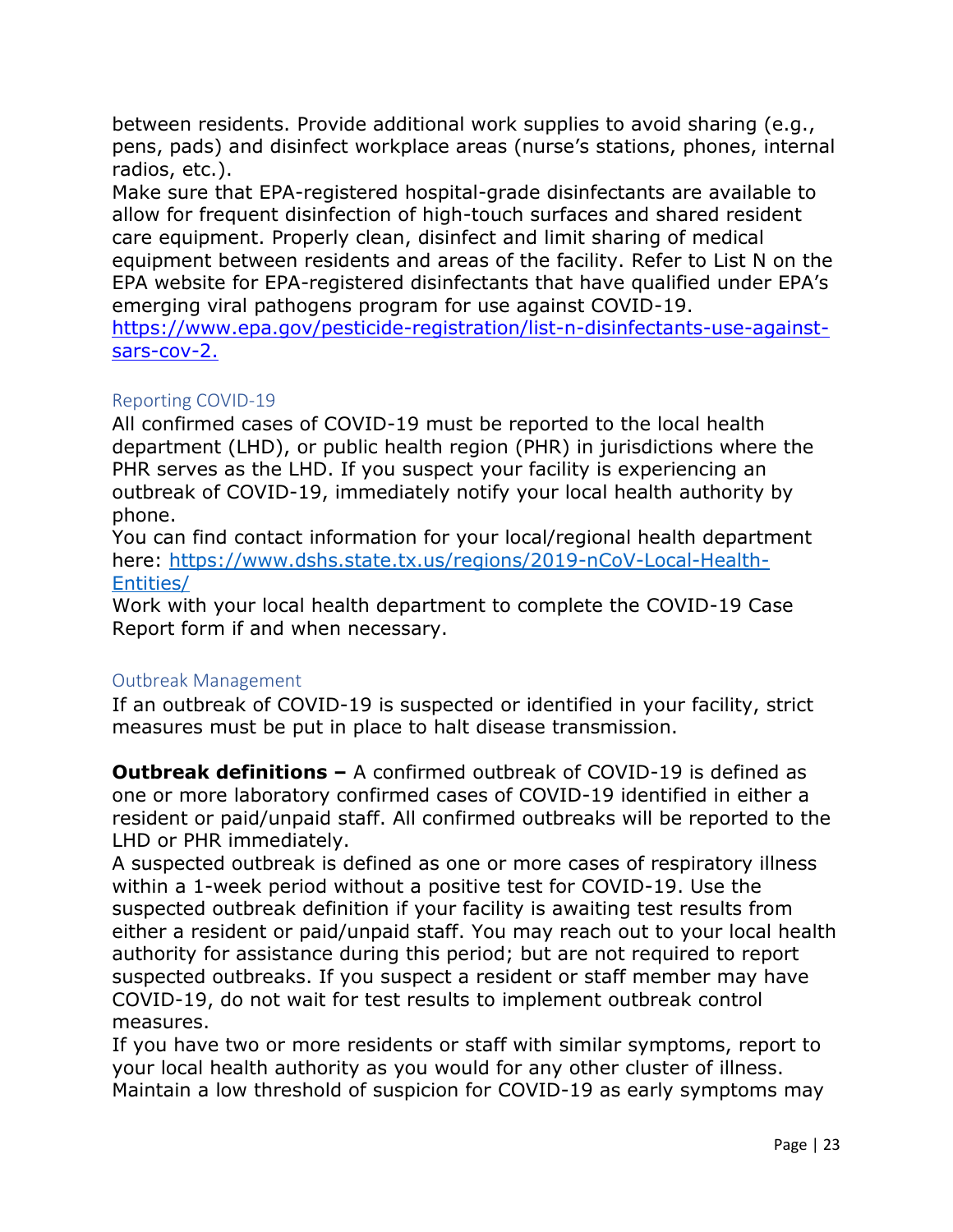be non-specific and include atypical presentations such as diarrhea, nausea, and vomiting, among others.

Implement universal use of facemask for HCP while inside the facility. Follow the CDC's guidance for optimizing the supply of PPE when deciding how long staff should wear one facemask [\(https://www.cdc.gov/coronavirus/2019](https://www.cdc.gov/coronavirus/2019-ncov/hcp/ppe-strategy/face-masks.html) [ncov/hcp/ppe-strategy/face-masks.html\)](https://www.cdc.gov/coronavirus/2019-ncov/hcp/ppe-strategy/face-masks.html). Masks should be discarded upon exit, and a new mask should be donned upon reentry.

Note that homemade facemasks should only be used when all other options have been entirely exhausted and should only be used as source control. These masks are not considered protective.

Consider having HCP wear all recommended PPE for COVID-19 (gown, gloves, eye protection, a facemask or N95 respirator) for the care of all residents, regardless of presence of symptoms. Implement protocols for extended use of eye protection and facemasks. Refer to [DSHS' website](https://www.dshs.state.tx.us/coronavirus/healthprof.aspx) for strategies for optimizing the supply of PPE.

Restrict residents (to the extent possible) to their rooms except for medically necessary purposes. If they leave their room, residents should wear a facemask, perform hand hygiene, limit their movement in the facility, and keep a distance of 6 feet between themselves and other residents.

Implement protocols for cohorting positive COVID-19 cases with dedicated HCP. These HCP should be appropriately trained and fit-tested for N95 masks if at all possible. If staff cannot be fit-tested for N95 respirators, they should NOT use them and use facemasks instead. Consider designating entire units within the facility, with dedicated HCP, to care for known or suspected COVID-19 cases.

Movement and monitoring decisions for HCP with exposure to COVID-19 should be made in consultation with local public health authorities. Refer to the CDC [Interim U.S. Guidance for Risk Assessment and Public Health](https://www.cdc.gov/coronavirus/2019-ncov/hcp/guidance-risk-assesment-hcp.html)  [Management of Healthcare Personnel with Potential Exposure in a Healthcare](https://www.cdc.gov/coronavirus/2019-ncov/hcp/guidance-risk-assesment-hcp.html)  [Setting to Patients with Coronavirus Disease 2019 \(COVID-19\)](https://www.cdc.gov/coronavirus/2019-ncov/hcp/guidance-risk-assesment-hcp.html) for additional information.

Maintain a line list of all confirmed and suspected COVID-19 cases within your facility. Include details such as name, date of birth, age, sex, whether staff or resident, room number or job description, date of symptom onset, fever, symptoms, and others. If your facility does not already have a line list template, you can find one on the DSHS website at

[https://dshs.texas.gov/coronavirus/.](https://dshs.texas.gov/coronavirus/)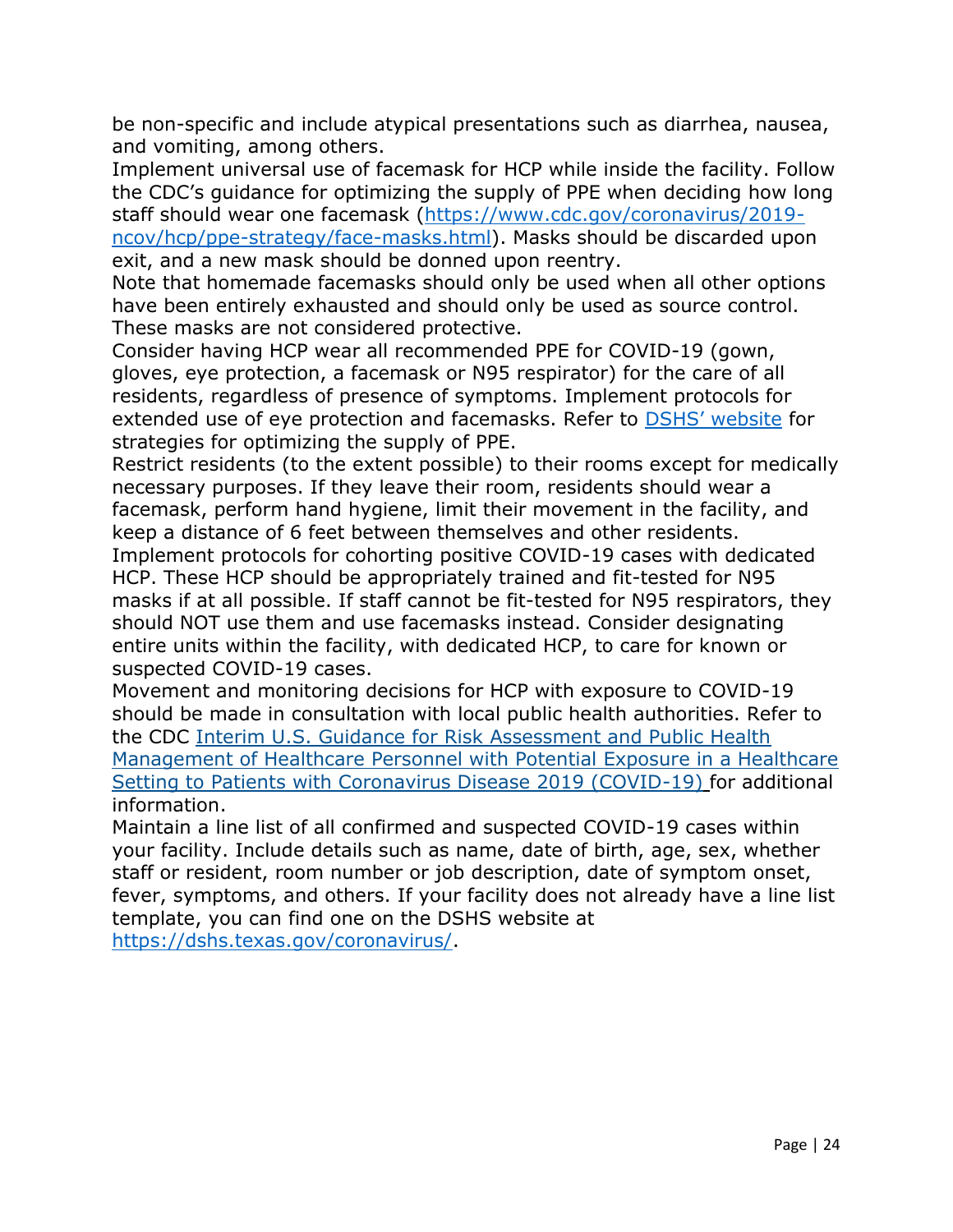# Glossary of Acronyms in Alphabetical Order

- <span id="page-25-0"></span>1. ABHR – Alcohol-based hand rub
- 2. AIIR Airborne infection isolation room
- 3. CDC The Centers for Disease Control and Prevention
- 4. CMS The Centers for Medicare and Medicaid Services
- 5. CNA Certified nursing aide
- 6. DSHS Texas Department of State Health Services
- 7. EMS Emergency medical services
- 8. EPA Environmental
- 9. HA Health authority
- 10. HAI Healthcare associated infection
- 11. HCP Healthcare personnel
- 12. HCW Healthcare worker
- 13. HHSC Texas Health and Human Service Commission
- 14. IPC Infection prevention and control
- 15. LHA Local health authority
- 16. LHD Local health department
- 17. LTC Long-term care
- 18. LTCF Long-term care facility
- 19. LTCR Long-term Care Regulatory
- 20. LVN Licensed vocational nurse
- 21. NF Nursing facility
- 22. OSHA Occupational Safety and Health Administration
- 23. POC Point of contact
- 24. PPE Personal protective equipment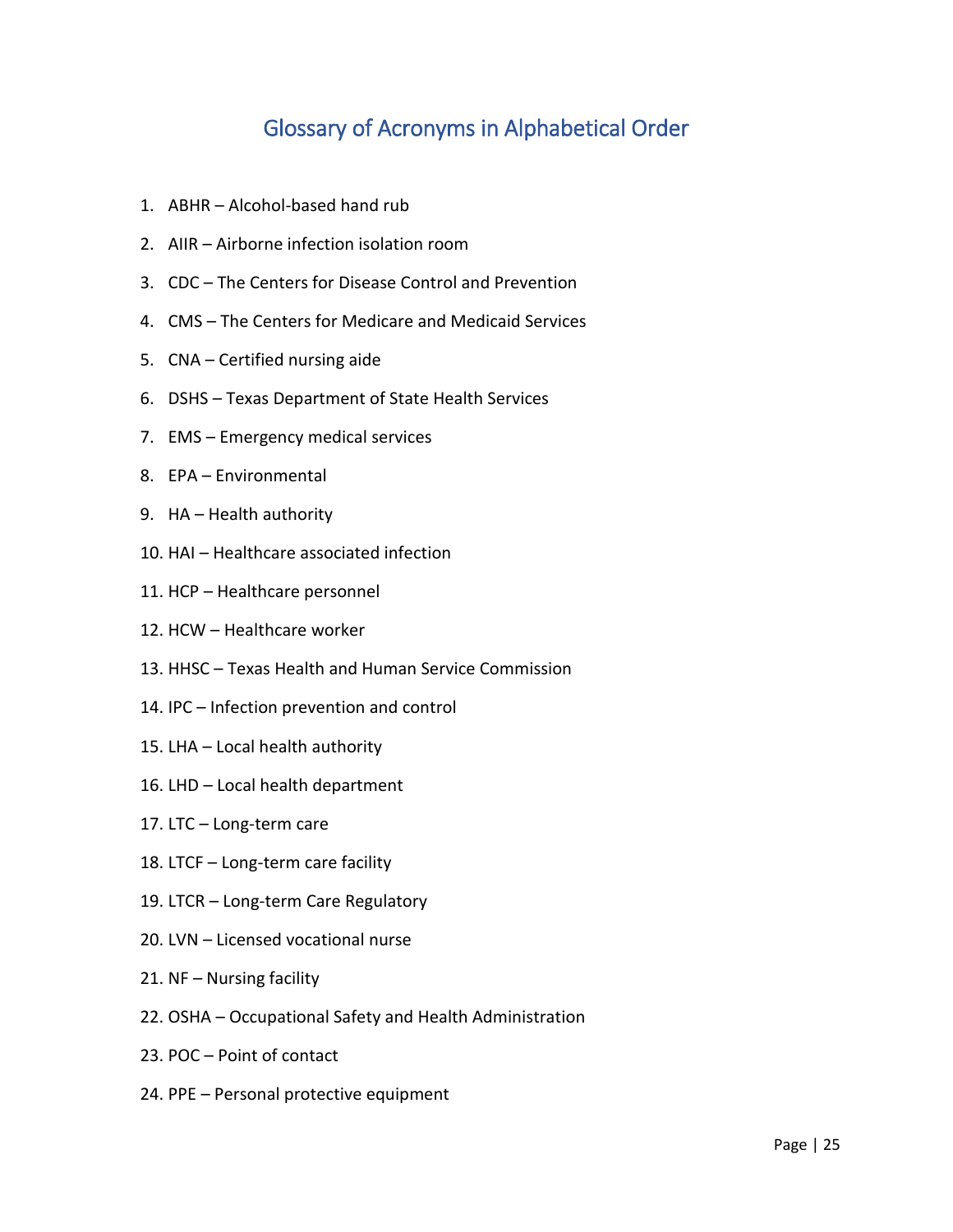# 25. RN – Registered nurse

26. SME – Subject matter expert

## 27. TCAT – Texas COVID-19 Assistance Team